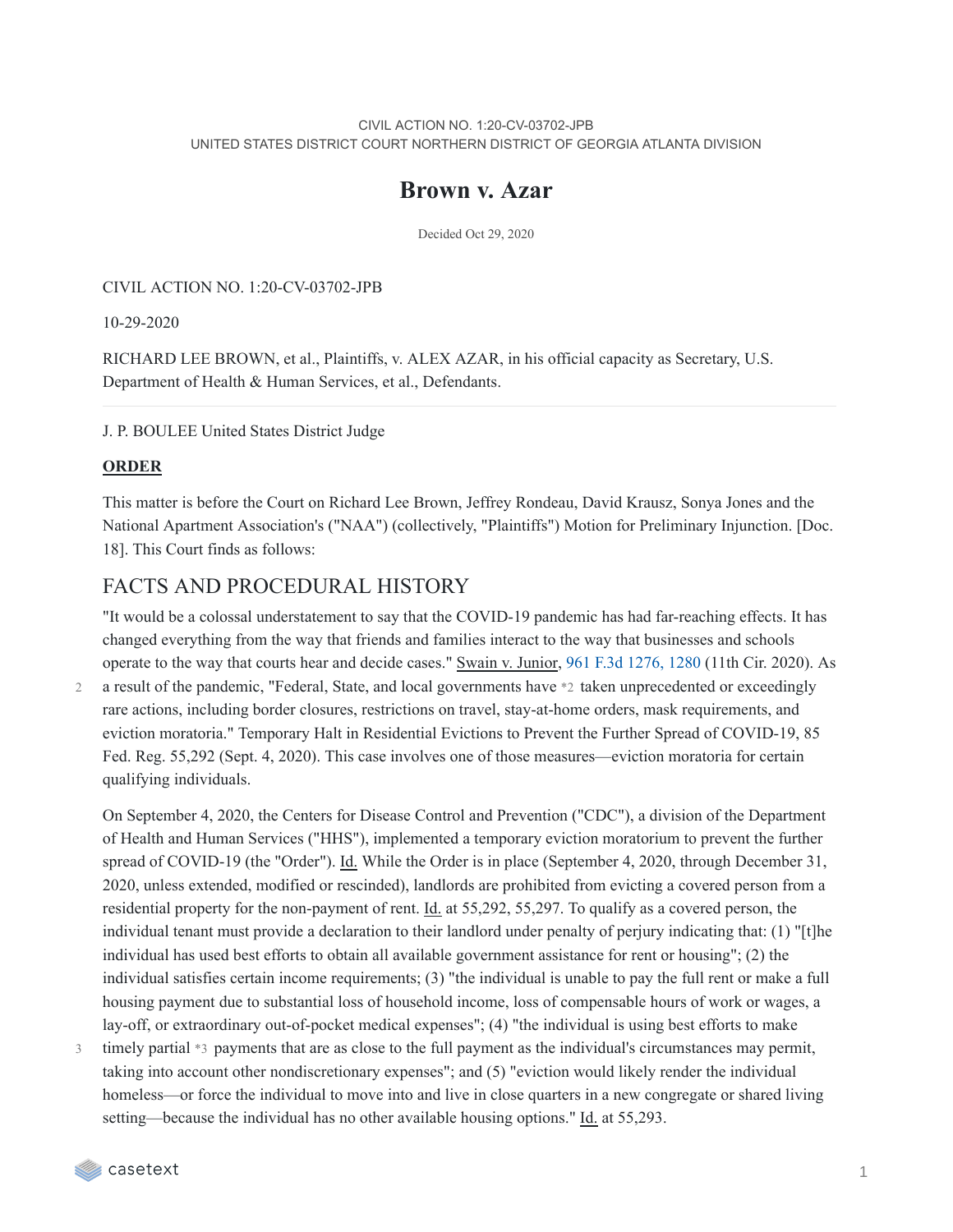While the Order temporarily prohibits evictions of covered persons, the Order makes clear that it "does not relieve any individual of any obligation to pay rent, make a housing payment, or comply with any other obligation that the individual may have under a tenancy, lease, or similar contract." Id. at 55,294. The Order explicitly provides that the landlord is not precluded from charging or collecting fees, penalties or interest as a result of the failure to pay rent on a timely basis. Id. Moreover, nothing in the Order prevents evictions based on the tenant:

(1) [e]ngaging in criminal activity while on the premises; (2) threatening the health or safety of other residents; (3) damaging or posing an immediate and significant risk of damage to property; (4) violating any applicable building code, health ordinance or other similar regulation relating to health and safety; or (5) violating any other contractual obligation, other than the timely payment of rent or similar housing-related payment.

#### Id. \*4 4

Except for Plaintiff NAA,<sup>[1](https://casetext.com/_print/doc/brown-v-azar?_printIncludeHighlights=false&_printIncludeKeyPassages=false&_printIsTwoColumn=undefined#N196670)</sup> Plaintiffs are landlords seeking to evict their tenants for the non-payment of rent. Each of the individual plaintiffs supplied affidavits in support of the Motion for Preliminary Injunction. [Docs. 18-2, 18-3, 18-4 and 18-5]. Plaintiff Brown, according to his affidavit, owns a rental property in Virginia and is currently leasing it to a tenant for \$925.00 per month. [Doc. 18-2, pp. 1-2]. Plaintiff Brown asserts that his tenant has not made payments for the past several months, and that if he initiates eviction proceedings against her, she will provide a declaration indicating that she is a covered person under the Order. Id. at 2-3. Plaintiff Brown concludes his affidavit by stating that his tenant is insolvent, and he will not be able to obtain any economic relief or damages from her. Id. at 3.

 $1$  Plaintiff NAA, which has members in every state, is a trade association for owners and managers of rental housing. [Doc. 12, p. 3]. Plaintiff NAA is comprised of 157 state and locally affiliated apartment associations and over 85,485 members managing more than ten million rental units throughout the United States. Id. at 3-4.

Similarly, Plaintiff Rondeau owns a rental property in Vale, North Carolina. [Doc. 18-3, p. 1]. Plaintiff Rondeau's property is currently leased to a tenant at a rate of \$1,000.00 per month. Id. When Plaintiff Rondeau's tenant fell behind on her rental payments, Plaintiff Rondeau secured a writ of possession, and the Sheriff's Department scheduled the eviction for September 21, 2020. Id. The \*5 eviction, however, did not proceed because the tenant provided Plaintiff Rondeau with a declaration indicating that she is a covered person under the Order. Id. at 1-2. Like Plaintiff Brown, Plaintiff Rondeau concludes his affidavit by stating that the tenant is insolvent, and he will not be able to obtain any economic relief or damages from her. Id. at 2.

Plaintiff Krausz owns a rental property in Columbia, South Carolina, and is currently leasing the property to a tenant for a monthly rent of \$700.00. [Doc. 18-4, p. 1]. When Plaintiff Krausz' tenant failed to comply with the terms of a consent agreement regarding past due rent, Plaintiff Krausz obtained a writ of possession and scheduled the eviction for September 21, 2020. Id. at 2. Before the eviction could be executed, Plaintiff Krausz' tenant provided him with a declaration indicating that she is a covered person under the Order. Id. at 2-3. As a result, the eviction did not proceed as scheduled. Id. Plaintiff Krausz asserts that the tenant appears to be insolvent and that he will likely be unable to obtain any economic relief or damages from her. Id. at 3.

Plaintiff Jones owns a rental property in Georgia. [Doc. 18-5, p. 1]. On August 24, 2020, Plaintiff Jones began the eviction process by serving her tenant with a dispossessory affidavit. Id. At the hearing to determine

whether the tenant would be evicted, which was held on September 8, 2020, Plaintiff Jones' tenant  $*6$ represented to the court that his failure to pay rent was related to the COVID-19 pandemic. Id. Even though 6

5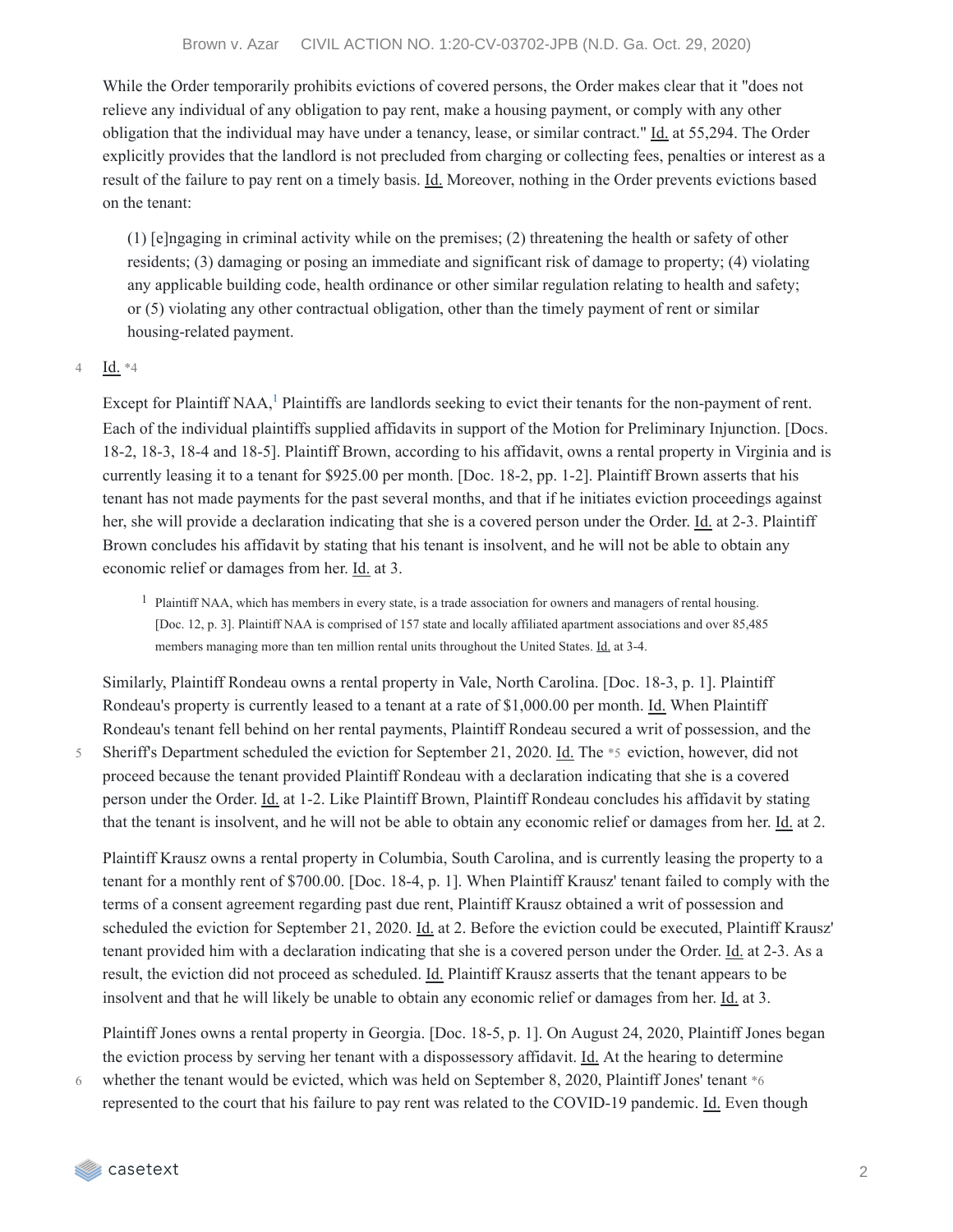Plaintiff Jones' tenant did not submit a declaration that would comply with the Order or show that he is a covered person, the dispossessory court continued all proceedings until January 2021. Id. Plaintiff Jones concludes that her tenant is insolvent and that she will not be able to obtain any economic relief or damages from him. Id. at 2.

On September 8, 2020, Plaintiff Brown brought this action against Alex Azar, in his official capacity as Secretary of HHS, HHS, Nina B. Witkofsky, in her official capacity as acting chief of staff for the CDC, and the CDC (collectively, "Defendants") seeking to invalidate the Order. [Doc. 1]. Thereafter, on September 18, 2020, an Amended Complaint was filed adding the other plaintiffs. [Doc. 12]. The instant Motion for Preliminary Injunction was also filed on September 18, 2020. [Doc. 18]. In their Motion for Preliminary Injunction, Plaintiffs ask this Court to enter an order prohibiting Defendants from enforcing the Order. Id. at 10. Briefing on the motion closed on October 16,  $2020<sub>i</sub><sup>2</sup>$  $2020<sub>i</sub><sup>2</sup>$  and oral argument was heard by video conference on

October 20, 2020. Plaintiffs' motion is ripe for review. \*7 7

> <sup>2</sup> In addition to the parties' briefs, and with the Court's permission, two amicus curiae briefs were filed with the Court. The first brief was submitted by twenty-four national and local associations and experts who focus on housing and/or public health. [Doc. 31-1, pp. 3-4]. Atlanta Legal Aid Society, the National Housing Law Project and Legal Services of Northern Virginia submitted the second brief. [Doc. 33-1].

# ANALYSIS

A plaintiff seeking preliminary injunctive relief must show the following:

(1) a substantial likelihood that he will ultimately prevail on the merits; (2) that he will suffer irreparable injury unless the injunction issues; (3) that the threatened injury to the movant outweighs whatever damage the proposed injunction may cause to the opposing party; and (4) that the injunction, if issued, would not be adverse to the public interest.

Sofarelli v. Pinellas Cnty., 931 F.2d 718, [723-24](https://casetext.com/case/sofarelli-v-pinellas-county#p723) (11th Cir. 1991) (citation omitted). "[A] preliminary injunction is an extraordinary and drastic remedy not to be granted unless the movant clearly establish[es] the 'burden of persuasion' as to each of the four prerequisites." Siegel v. LePore, 234 F.3d [1163,](https://casetext.com/case/siegel-v-lepore-2#p1176) 1176 (11th Cir. 2000) (citation omitted). Granting a preliminary injunction is the exception rather than the rule. Id.

As a preliminary matter, Defendants challenge Plaintiffs' standing to bring the suit. They also argue that the action cannot proceed because Plaintiffs failed to join indispensable parties. The Court will first address the standing and joinder issues before turning to an analysis of the four preliminary injunction prerequisites.

#### I. Preliminary Issues

#### A. Plaintiffs' Standing

8

This Court must first answer the threshold question of whether Plaintiffs have standing. Litigants must have standing to properly invoke the [jurisdiction](https://casetext.com/case/lujan-v-defenders-of-wildlife#p560) of \*8 the federal courts. Lujan v. Defenders of Wildlife, 504 U.S. 555, 560 (1992). "In the absence of standing, a court is not free to opine in an advisory capacity about the merits of a plaintiff's claims, and the court is powerless to continue." Hollywood Mobile Estates Ltd. v. Seminole Tribe, 641 F.3d [1259,](https://casetext.com/case/hollywood-mobile-estates-v-seminole-tribe#p1265) 1265 (11th Cir. 2011) (citation omitted). The standing doctrine requires a plaintiff to show that he: (1) suffered an injury-in-fact; (2) that is fairly traceable to the challenged conduct of the defendant; and (3) that is likely to be redressed by a favorable judicial decision. Lujan, 504 [U.S.](https://casetext.com/case/lujan-v-defenders-of-wildlife#p560) at 560. At the pleading stage, the court must accept as true all material allegations and must construe them in favor of the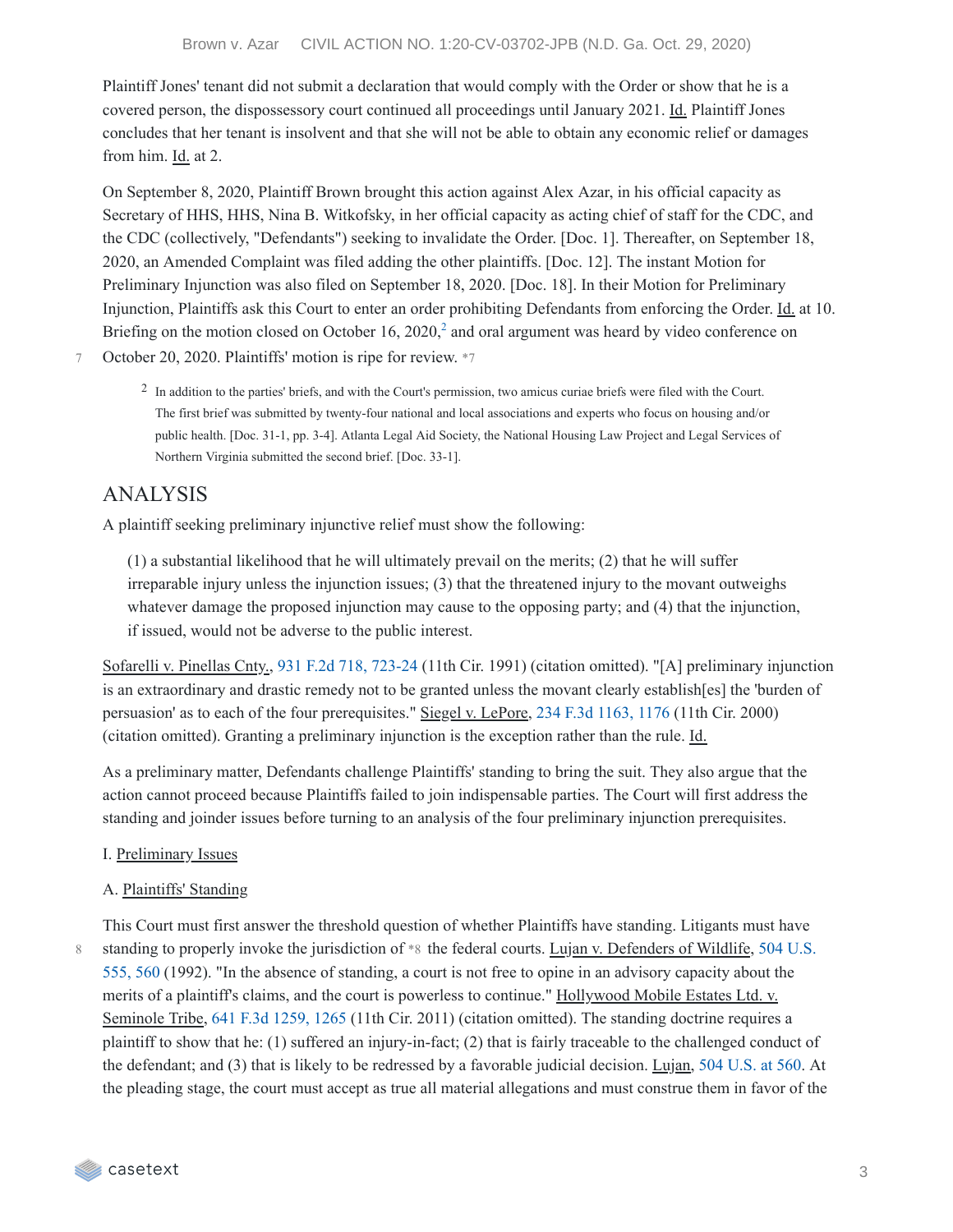complaining party. Corbett v. Transp. Sec. Admin., 930 F.3d [1225,](https://casetext.com/case/corbett-v-transp-sec-admin-6#p1228) 1228 (11th Cir. 2019). If a court is presented with "facts beyond the four corners of the pleading that are relevant to the question of standing," the court may consider those facts. Id. (citation and punctuation omitted).

Defendants contest the injury-in-fact requirement. The injury-in-fact requirement helps "ensure that the plaintiff has a 'personal stake in the outcome of the controversy.'" Susan B. Anthony List v. Driehaus, 573 U.S. 149, 158 (2014) (citation omitted). A plaintiff must show that the injury is "concrete and [particularized"](https://casetext.com/case/list-v-driehaus#p158) and "actual or imminent, not 'conjectural' or 'hypothetical."" Id. (citation omitted). "An allegation of future injury may suffice if the threatened \*9 injury is certainly impending or there is a substantial risk that the harm will occur." Id. (citation and punctuation omitted).

 $Q$ 

Each of the individual plaintiffs stated in their affidavits that because of the Order, they had incurred "damages to [their] property." [Docs. 18-2, p. 3, 18-3, p. 2, 18-4, p. 3 and 18-5, p. 2]. Taking issue with this particular statement, Defendants argue that the Order does not actually apply to any of the individual plaintiffs, and thus they are not injured. Defendants contend that the individual plaintiffs are permitted to evict each of their tenants now, despite the Order, because the Order permits a landlord to evict a tenant who damages property or poses a significant risk of damage to property. This Court disagrees.

As an initial matter, "[w]here only injunctive relief is sought, only one plaintiff with standing is required." Gwinnett Cnty. NAACP v. Gwinnett Cnty. Bd. of Registration & Elections, 446 F. [Supp.](https://casetext.com/case/gwinnett-cnty-naacp-v-gwinnett-cnty-bd-of-registration-elections#p1118) 3d 1111, 1118 (N.D. Ga. 2020) (citation and punctuation omitted); see also Vill. of Arlington Heights v. Metro. Hous. Dev. Corp., 429 [U.S.](https://casetext.com/case/village-of-arlington-heights-v-metropolitan-housing-development-corporation#p264) 252, 264 n.9 (1977) (holding that when at least one plaintiff has standing, the Court need not consider whether the other plaintiffs have standing to maintain the suit). For the reasons explained below, this Court finds that at least two of the plaintiffs—Plaintiff Rondeau and Plaintiff Krausz—have shown that they have 10 standing to bring this action. \*10

Plaintiff Rondeau submitted an affidavit wherein he explained that he currently has a tenant renting his property in Vale, North Carolina for \$1,000.00 a month. [Doc. 18-3, p. 1]. Plaintiff Rondeau's tenant has not paid any rent since July 6, 2020, and currently owes \$2,100.00 in unpaid rent and associated late fees. Id. On August 24, 2020, Plaintiff Rondeau obtained a writ of summary ejectment for the non-payment of rent, which became final on September 3, 2020. Id. He subsequently obtained a writ of possession and scheduled the eviction for September 21, 2020. Id. Before Plaintiff Rondeau's tenant was removed, his tenant provided him with a declaration consistent with the Order, thus stopping the eviction. Id. at 1-2. Although Plaintiff Rondeau stated in his affidavit that he has incurred "damages to [his] property," no evidence is before the Court that Plaintiff Rondeau's tenant damaged the property in such a way that she could be evicted for anything other than the non-payment of rent.<sup>[3](https://casetext.com/_print/doc/brown-v-azar?_printIncludeHighlights=false&_printIncludeKeyPassages=false&_printIsTwoColumn=undefined#N196841)</sup> The fact remains that Plaintiff Rondeau obtained a writ of possession based on the non-payment of rent, and not on any other ground.

3 In addressing Defendants' argument as to this issue in their reply brief, Plaintiffs state that the damages mentioned in the affidavits refer to "wear and tear and ordinary damage to their property while their tenants remain [in the property] without legal authorization." [Doc. 45, pp. 4-5].

This Court finds that Plaintiff Rondeau's injury is concrete and \*11 particularized. He obtained a writ of summary ejectment based on the non-payment of rent, a writ of possession and subsequently scheduled an eviction for September 21, 2020. When his tenant provided a declaration consistent with the Order, he was unable to proceed with the eviction. Now, his tenant remains in the property despite not paying rent. This is not a conjectural or hypothetical injury. But for the Order, Plaintiff Rondeau would have evicted his tenant. Accordingly, Plaintiff Rondeau has shown that he has standing to pursue the action. 11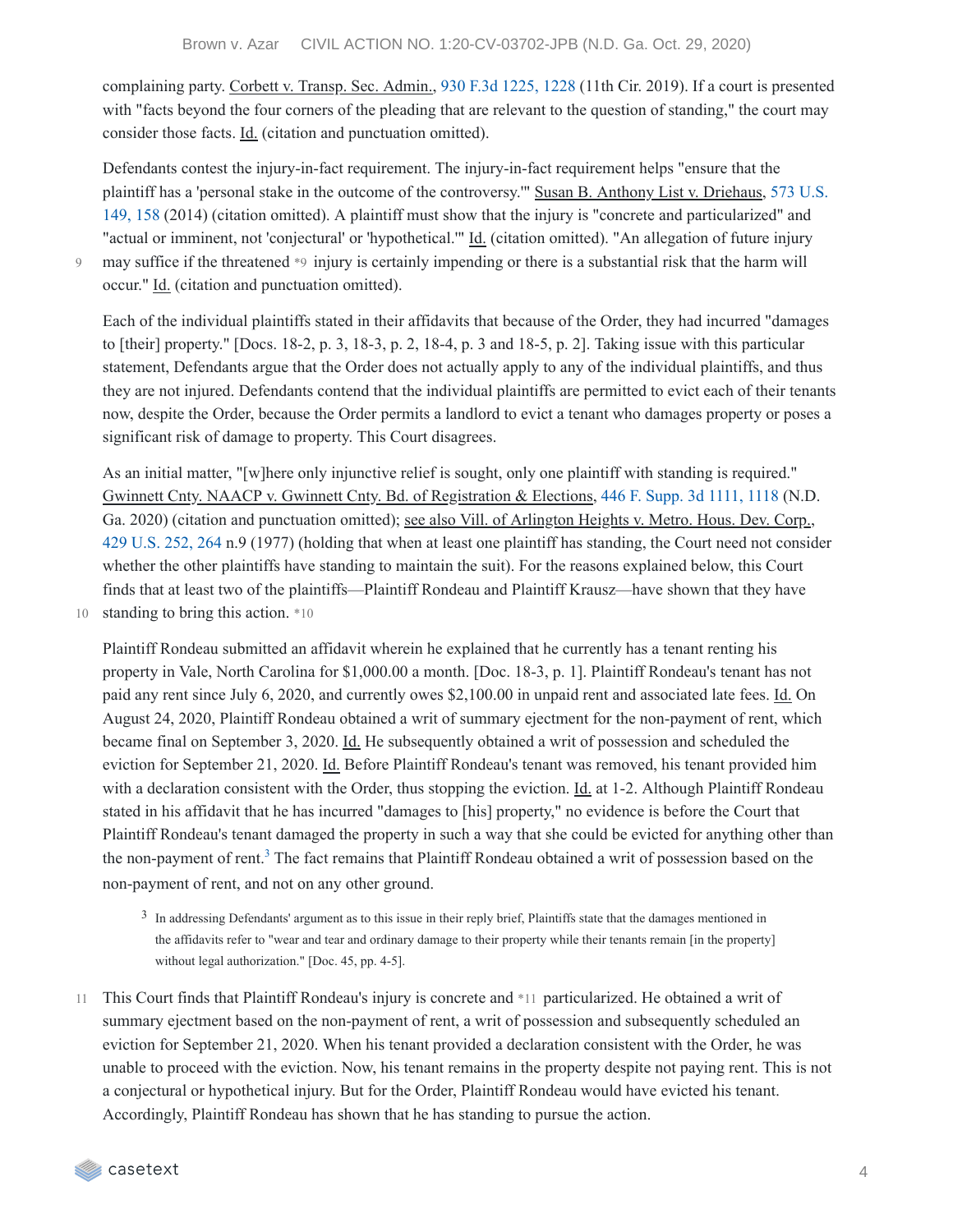Similarly, Plaintiff Krausz obtained a writ of ejectment with an eviction scheduled for September 21, 2020. [Doc. 18-4, p. 2]. Like Plaintiff Rondeau, the eviction was immediately stayed after Plaintiff Krausz' tenant presented a declaration showing that she is a covered person under the Order. Id. at 2-3. Accordingly, for the same reasons Plaintiff Rondeau has standing, Plaintiff Krausz does also.

For different reasons, Defendants separately attack the standing of Plaintiff Brown, Plaintiff Jones and Plaintiff NAA.<sup>[4](https://casetext.com/_print/doc/brown-v-azar?_printIncludeHighlights=false&_printIncludeKeyPassages=false&_printIsTwoColumn=undefined#N196859)</sup> As explained above, however, when a case involves multiple plaintiffs and injunctive relief is sought, a

12 court need not address the standing for each plaintiff. Therefore, at this time, this Court will not \*12 analyze whether the remaining plaintiffs have standing.

4 For instance, Defendants attack the standing of Plaintiff Brown because he has not yet initiated eviction proceedings and merely believes that if he did start the proceedings, his tenant would submit a declaration showing that she is a covered person under the Order.

#### B. Indispensable Parties

Defendants contend that Plaintiffs' tenants are indispensable parties, thus precluding the possibility of injunctive relief. Federal Rule of Civil [Procedure](https://casetext.com/statute/united-states-code/title-28-appendix/federal-rules-of-civil-procedure/rules-of-civil-procedure-for-the-united-states-district-courts-1/title-iii-pleadings-and-motions/rule-19-required-joinder-of-parties) 19 sets forth a two-part test for determining whether a party is indispensable. The court must first decide under Rule 19(a) whether the person in question should be joined. Laker Airways, Inc. v. British Airways, PLC, 182 F.3d [843,](https://casetext.com/case/laker-airways-inc-v-british-airways-plc#p847) 847 (11th Cir. 1999). Then, if the court determines that the person should be joined, but for some reason cannot be, "the court must analyze the factors outlined in Rule [19\(b\)](https://casetext.com/statute/united-states-code/title-28-appendix/federal-rules-of-civil-procedure/rules-of-civil-procedure-for-the-united-states-district-courts-1/title-iii-pleadings-and-motions/rule-19-required-joinder-of-parties) to determine whether 'in equity and good conscience the action should proceed among the parties before it, or should be dismissed, the absent person thus regarded as indispensable.'" Id. (citation omitted).

Rule 19(a)(1) sets forth two categories of necessary parties who must be joined if feasible:

A person who is subject to service of process and whose joinder will not deprive the court of subjectmatter jurisdiction must be joined as a party if:

(A) in that person's absence, the court cannot accord complete relief among existing parties; or

(B) that person claims an interest relating to the subject of the action and is so situated that disposing of the action in the person's absence may:

\*13 13

(i) as a practical matter impair or impede the person's ability to protect the interest; or

(ii) leave an existing party subject to a substantial risk of incurring double, multiple, or otherwise inconsistent obligations because of the interest.

In deciding whether a party should be joined under Rule 19(a), "'pragmatic concerns, especially the effect on the parties and the litigation,' control." [Challenge](https://casetext.com/case/challenge-homes-v-greater-naples-care-center#p669) Homes, Inc. v. Greater Naples Care Ctr., Inc., 669 F.2d 667, 669 (11th Cir. 1982) (citation omitted).

In this case, Defendants have not shown that the tenants are necessary parties who should be, but cannot be, joined under Rule 19(a). As to the first category of necessary parties, Defendants have made no showing that complete relief is impossible absent the joinder of the tenants. Although Defendants argue that the tenants are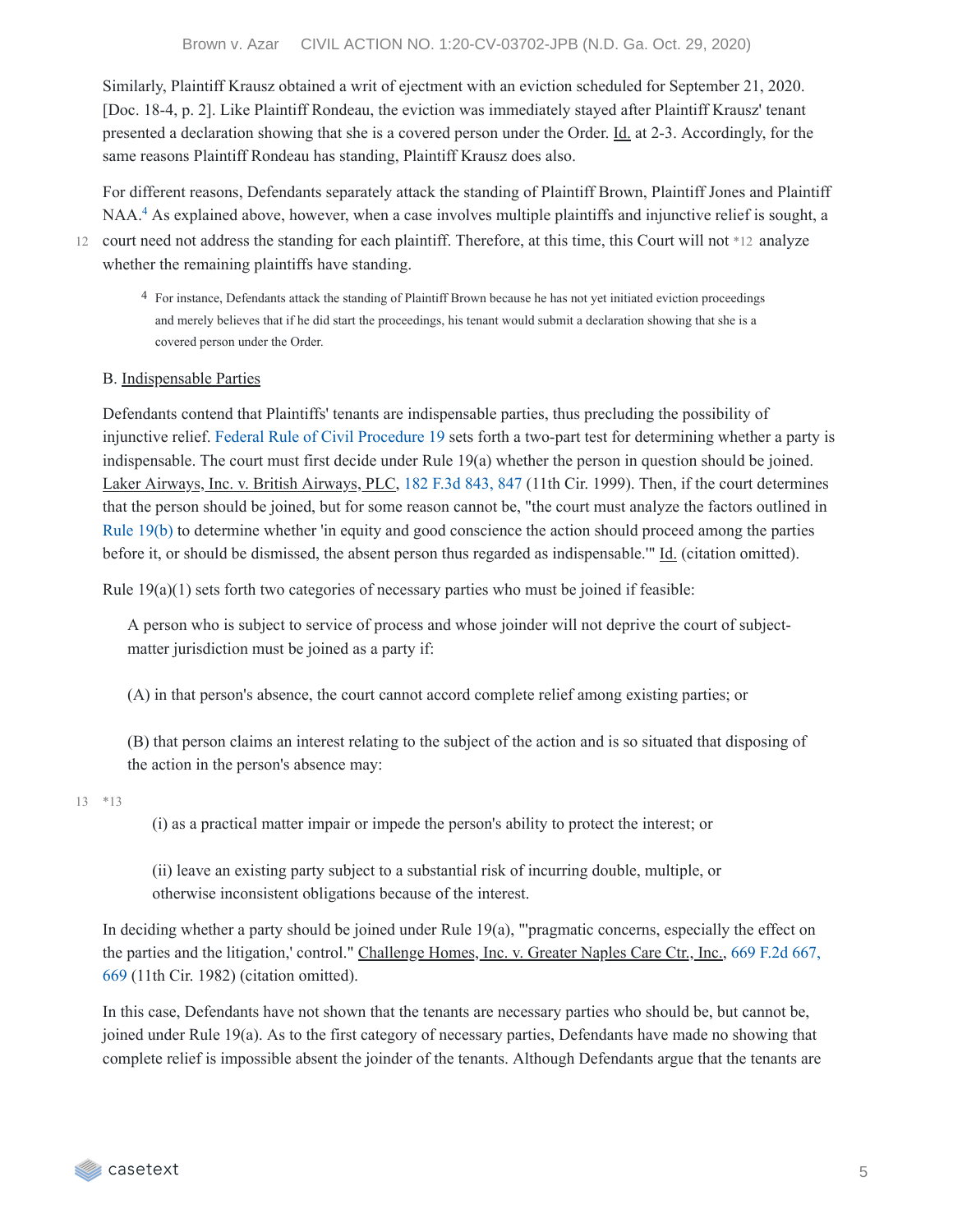necessary parties because an issue exists as to whether the tenants are actually covered persons under the Order, the parties can determine through discovery whether the tenant is a covered person even if that tenant is not made a party to this litigation. This argument is thus without merit.

As to the second category of necessary parties, which includes whether the party has an interest related to the subject of the action and the party's absence may impede the party's ability to protect that interest, Defendants have also failed to \*14 meet their burden. Even though Plaintiffs' tenants unquestionably have an interest in this litigation inasmuch as if the Order is enjoined, then the tenants would no longer have protection against eviction through December 31, 2020, the tenants' interests remain adequately protected because they squarely align with Defendants' interests. Cf. Fla. Wildlife Fed'n, Inc. v. U.S. Army Corps. of Eng'rs, 859 F.3d 1306, 1317 (11th Cir. 2017) (recognizing that the potential [indispensable](https://casetext.com/case/fla-wildlife-fedn-inc-v-us-army-corps-of-engrs#p1317) party at issue had a strong interest in the outcome of the litigation and that the party's interest was not adequately protected by the existing parties). Furthermore, even though Plaintiffs' tenants have an interest in the home in which they live and are currently renting, the existing parties are not subject to a substantial risk of incurring double, multiple or otherwise inconsistent obligations because of that interest. Ultimately, because the tenants do not fit any of the Rule 19(a) categories for persons who should be joined if feasible, the tenants are not indispensable parties under Rule 19. As Defendants have not shown that Plaintiffs' tenants should be joined as parties, this Court need not analyze the second part of the test—determining whether in equity and good conscience the action should proceed. 14

For the reasons explained in the sections above, the Court is satisfied that Plaintiff Rondeau and Plaintiff 15 Krausz have standing, and the action need not be \*15 dismissed for the failure to join indispensable parties. As such, this Court will now review whether preliminary injunctive relief is proper.

II. Preliminary Injunction Prerequisites

#### A. Substantial Likelihood of Success on the Merits

A plaintiff seeking preliminary injunctive relief must show a substantial likelihood that he will ultimately prevail on the merits of his claim. Sofarelli, 931 [F.2d](https://casetext.com/case/sofarelli-v-pinellas-county#p723) at 723. This factor is generally considered the most important of the four factors. Garcia-Mir v. Meese, 781 F.2d [1450,](https://casetext.com/case/garcia-mir-v-meese-2#p1453) 1453 (11th Cir. 1986).

Plaintiffs' Amended Complaint raises eight challenges to the Order. [Doc. 12]. In their Motion for Preliminary Injunction, however, they advance only three of the claims. First, Plaintiffs contend that the Order lacks a statutory and regulatory basis. Second, Plaintiffs assert that even if the Order was authorized, the Order is arbitrary and capricious. Third, Plaintiffs argue that the Order violates Plaintiffs' rights to access the courts.

#### 1. Statutory and Regulatory Basis

Plaintiffs argue that the CDC acted without statutory and regulatory authority because both 42 [U.S.C.](https://casetext.com/statute/united-states-code/title-42-the-public-health-and-welfare/chapter-6a-public-health-service/subchapter-ii-general-powers-and-duties/part-g-quarantine-and-inspection/section-264-regulations-to-control-communicable-diseases) § 264 and 42 [C.F.R.](https://casetext.com/regulation/code-of-federal-regulations/title-42-public-health/chapter-i-public-health-service-department-of-health-and-human-services/subchapter-f-quarantine-inspection-licensing/part-70-interstate-quarantine/702-measures-in-the-event-of-inadequate-local-control) § 70.2 limit the CDC to implementing regulations that involve inspection, fumigation,

16 disinfection, sanitation, pest extermination and destruction of animals or articles believed to be \*16 sources of infection. Alternatively, Plaintiffs contend that even if the CDC has the authority to issue other types of regulations, the CDC acted without statutory and regulatory authority because (1) the Order is not reasonably necessary to prevent the spread of disease; and (2) the Order does not show that the state and local laws were insufficient to prevent the spread of disease. [5](https://casetext.com/_print/doc/brown-v-azar?_printIncludeHighlights=false&_printIncludeKeyPassages=false&_printIsTwoColumn=undefined#N196955)

5 Plaintiffs' alternative arguments are addressed in this Court's discussion of whether the Order is arbitrary and capricious.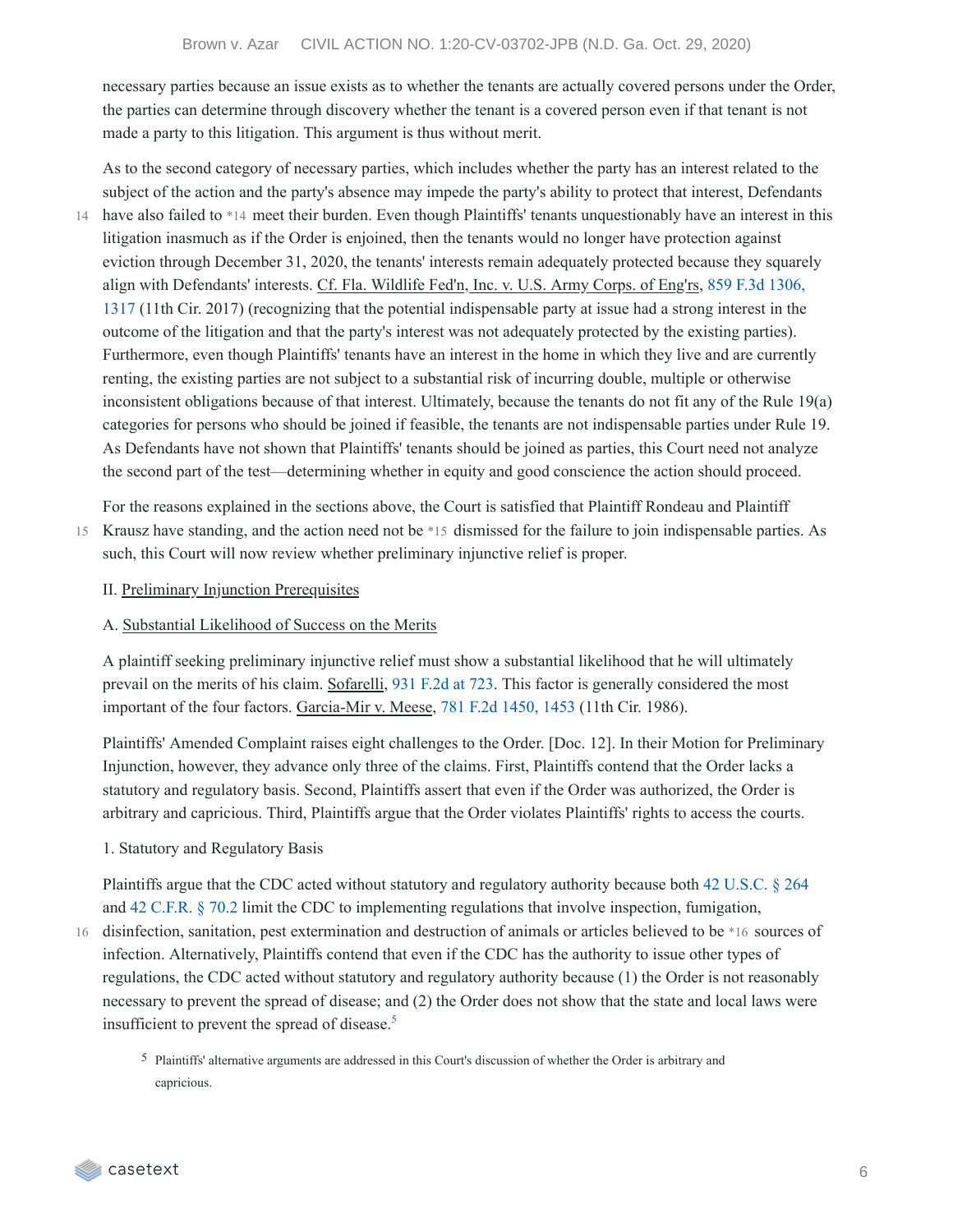The question before this Court is whether the CDC had the authority to temporarily halt evictions for certain covered persons. The resolution of the question "requires an inquiry familiar to the courts: interpreting a federal statute to determine whether executive action is authorized by, or otherwise consistent with, the enactment." Gonzales v. Oregon, 546 [U.S.](https://casetext.com/case/gonzales-v-oregon-4#p249) 243, 249 (2006). Importantly, this Court's review is a narrow one: "to discern the meaning of the statute and the implementing regulation[]." Indus. Union Dep't, AFL-CIO v. Am. Petroleum Inst., 448 [U.S.](https://casetext.com/case/industrial-union-dept-v-american-petrol-inst#p663) 607, 663 (1980) (Burger, J., concurring). Under no circumstances does the judicial function "extend to substantive revision of regulatory policy. That function lies elsewhere—in Congressional and

17 Executive oversight or amendatory legislation." Id. \*17

The Order in this case was issued pursuant to 42 [U.S.C.](https://casetext.com/statute/united-states-code/title-42-the-public-health-and-welfare/chapter-6a-public-health-service/subchapter-ii-general-powers-and-duties/part-g-quarantine-and-inspection/section-264-regulations-to-control-communicable-diseases) § 264 and 42 [C.F.R.](https://casetext.com/regulation/code-of-federal-regulations/title-42-public-health/chapter-i-public-health-service-department-of-health-and-human-services/subchapter-f-quarantine-inspection-licensing/part-70-interstate-quarantine/702-measures-in-the-event-of-inadequate-local-control) § 70.2, and thus discussions of both are necessary to determine whether the CDC had a statutory and regulatory basis for issuing the Order. 42 U.S.C. § 264(a) authorizes the Secretary of HHS<sup>6</sup> to "make and enforce such [regulations](https://casetext.com/statute/united-states-code/title-42-the-public-health-and-welfare/chapter-6a-public-health-service/subchapter-ii-general-powers-and-duties/part-g-quarantine-and-inspection/section-264-regulations-to-control-communicable-diseases) as in his judgment are necessary to prevent the introduction, transmission, or spread of communicable diseases from foreign countries into the States . . . or from one State . . . into any other State." The statute then states that for purposes of carrying out and enforcing such regulations, the Secretary of HHS "may provide for such inspection, fumigation, disinfection, sanitation, pest extermination, destruction of animals or articles found to be so infected or contaminated as to be sources of dangerous infection to human beings, and other measures, as in his judgment may be necessary." § 264(a).

6 Although the statute assigns authority to the Surgeon General, Reorganization Plan Number 3 of 1966 abolished the Office of the Surgeon General and transferred all statutory powers and functions of the Surgeon General to the Secretary of Health, Education and Welfare, now the Secretary of HHS. 31 Fed. Reg. 8855, 80 Stat. 1610 (June 25, 1966). The Office of the Surgeon General was reestablished in 1987, but the Secretary of HHS has retained these authorities.

In turn, the Secretary of HHS delegated authority to the Director of the CDC. 42 [C.F.R.](https://casetext.com/regulation/code-of-federal-regulations/title-42-public-health/chapter-i-public-health-service-department-of-health-and-human-services/subchapter-f-quarantine-inspection-licensing/part-70-interstate-quarantine/702-measures-in-the-event-of-inadequate-local-control) § 70.2. § 70.2 states that whenever the Director of the CDC determines that the measures taken by the health authorities of any state

18 or local \*18 jurisdiction are insufficient to prevent the spread of a communicable disease, "he/she may take such measures to prevent such spread of the diseases as he/she deems reasonably necessary, including inspection, fumigation, disinfection, sanitation, pest extermination, and destruction of animals or articles believed to be sources of infection."

The Eleventh Circuit has directed that "'courts should always begin the process of legislative interpretation . . . where they often should end it as well, which is with the words of the statutory provision.'" United States ex rel. Hunt v. Cochise Consultancy, Inc., 887 F.3d [1081,](https://casetext.com/case/united-states-ex-rel-hunt-v-cochise-consultancy-inc-2#p1088) 1088 (11th Cir. 2018) (citation omitted). See also CBS Inc. v. PrimeTime 24 Joint Venture, 245 F.3d [1217,](https://casetext.com/case/cbs-v-primetime-24-joint-venture#p1222) 1222 (11th Cir. 2001) (stating that ordinarily, courts should begin the construction of a statutory provision with its words). Indeed, the Supreme Court has reiterated "time and again that courts must presume that a legislature says in a statute what it means and means in a statute what it says there." Conn. Nat'l Bank v. Germain, 503 U.S. 249, [253-54](https://casetext.com/case/connecticut-national-bank-v-germain#p253) (1992) (internal citations and quotation marks omitted).

In determining whether the CDC was authorized to implement the Order, the starting point is therefore "the language of the delegation provision itself." Gonzales, 546 [U.S.](https://casetext.com/case/gonzales-v-oregon-4#p258) at 258. "In many cases authority is clear

19 because the statute gives an agency broad power to enforce all provisions of the statute." Id. For \*19 example, when an agency is authorized to "prescribe such rules and regulations as may be necessary in the public interest to carry out the provisions of the Act," Congress' intent to give an agency broad power is clear. Id. at 259 (citation and punctuation omitted).

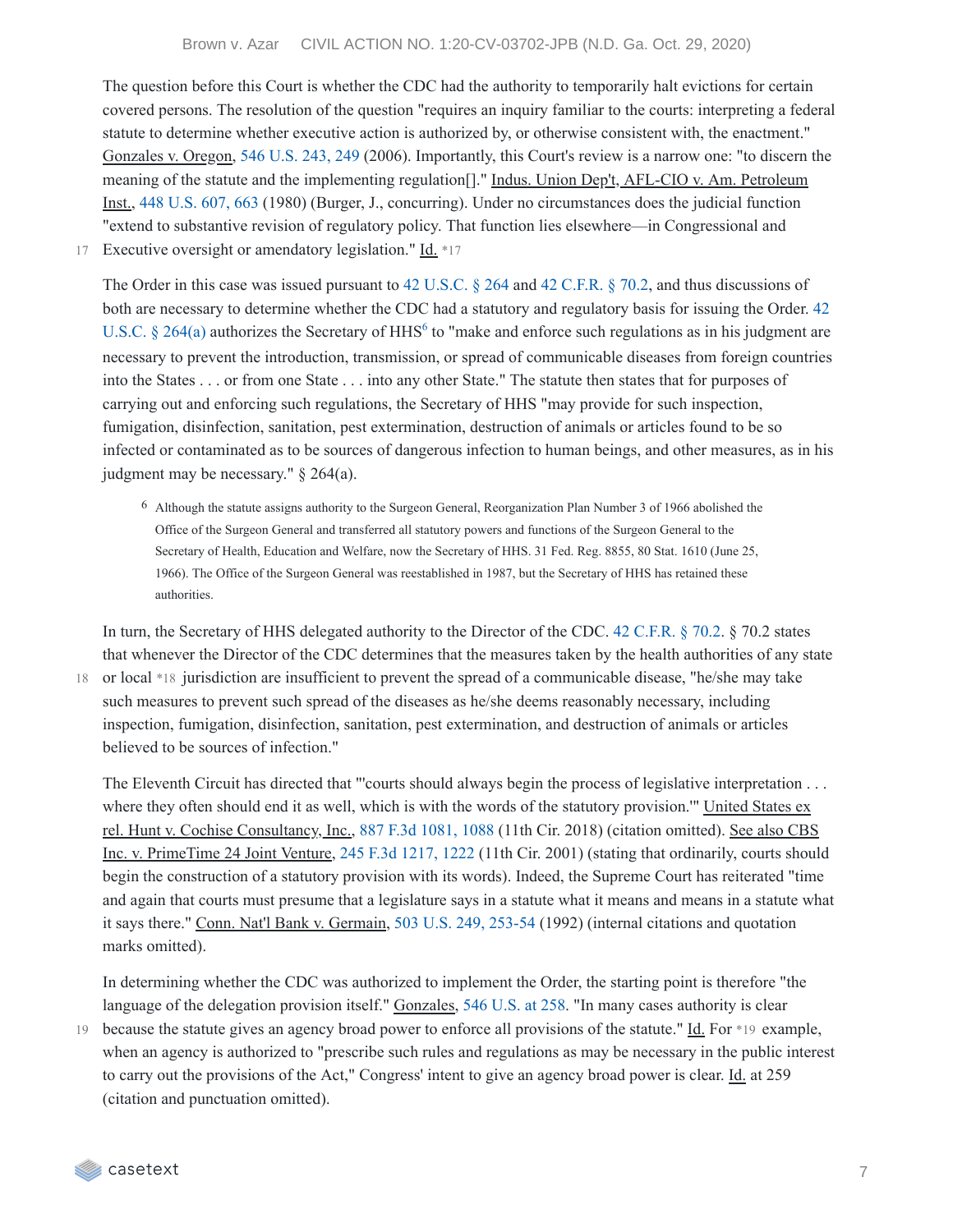Here, the grant of authority is broad because the delegation provision (42 [U.S.C.](https://casetext.com/statute/united-states-code/title-42-the-public-health-and-welfare/chapter-6a-public-health-service/subchapter-ii-general-powers-and-duties/part-g-quarantine-and-inspection/section-264-regulations-to-control-communicable-diseases) § 264) is not substantially different from statutes that give an agency the authority to "prescribe such rules and regulations as may be necessary in the public interest to carry out the provisions of the Act." Id. at 258. Thus, Congress' intent, as evidenced by the plain language of the delegation provision, is clear: Congress gave the Secretary of HHS broad power to issue regulations necessary to prevent the introduction, transmission or spread of communicable diseases. Because, as forth below, the Order is necessary to control the COVID-19 pandemic, the CDC was authorized to issue it.

The Court could rest its conclusion on this basis alone. See Polkey v. Transtecs Corp., 404 F.3d [1264,](https://casetext.com/case/polkey-v-transtecs-corp#p1268) 1268 (11th Cir. 2005) (stating that where the "statute's meaning . . . is clear and unambiguous, its plain language controls [the] analysis," and the "language [of the statute] both begins and ends [the] inquiry"); Conn. Nat'l Bank, 503 U.S. at [253-54](https://casetext.com/case/connecticut-national-bank-v-germain#p253) ("When the words of a statute are unambiguous, then . . . judicial inquiry is complete.") (internal quotation marks \*20 omitted). But additional analysis is useful in this case, particularly in 20 light of Plaintiffs' argument that the second sentence of  $\S 264(a)$ , which states that "[f]or purposes of carrying out and enforcing such regulations, the [Secretary of HHS] may provide for such inspection, fumigation, disinfection, sanitation, pest extermination, destruction of animals or articles found to be so infected or contaminated as to be sources of dangerous infection to human beings, and other measures, as in his judgment may be necessary," operates to limit the Secretary of HHS' authority to just those (or similar) measures. Thus, the Court will look at the "whole statutory text, considering the purpose and context of the statute, and consulting any precedents or authorities." Kasten v. Saint-Gobain Performance Plastics Corp., 563 [U.S.](https://casetext.com/case/kasten-v-saint-gobain-performance-plastics-corp#p7) 1, 7 (2011).

Further analysis amplifies the flaws in Plaintiffs' arguments. First, limiting the authority of the Secretary of HHS in the way Plaintiffs suggest makes little sense when considering the subsequent subsections of § 264. Specifically, § 264(b) provides, in part, that "[r]egulations prescribed under this section shall not provide for the apprehension, detention, or conditional release of individuals except for the purpose of preventing the introduction, transmission, or spread of such communicable diseases as may be specified from time to time." §

21 264(c) provides that except as detailed in § 264(d), regulations providing for "the \*21 apprehension, detention, examination, or conditional release of individuals, shall be applicable only to individuals coming into a State . . . from a foreign country."  $\S 264(d)(1)$  clarifies that when an individual is reasonably believed to be infected with a communicable disease and moving between states, the regulations may provide that the individual "be detained for such time and in such manner as may be reasonably necessary."

In this Court's view, if the Secretary of HHS is only permitted to make and enforce regulations concerning the enumerated list found in § 264(a), then Congress had no reason to explain what authority the Secretary of HHS has when issuing regulations concerning individuals reasonably believed to be infected with a communicable disease as outlined in §§ 264(b)-264(d). In other words, if the list is exhaustive, then the Secretary of HHS would have no power at all to detain individuals. The presence of the additional subsections governing detainment of individuals means that the list contained in the first subsection is not an exhaustive list of the permissible measures available to the Secretary of HHS. See United States v. Hastie, 854 F.3d [1298,](https://casetext.com/case/united-states-v-hastie-3#p1304) 1304 (11th 22 Cir. 2017). \*22

42 [C.F.R.](https://casetext.com/regulation/code-of-federal-regulations/title-42-public-health/chapter-i-public-health-service-department-of-health-and-human-services/subchapter-f-quarantine-inspection-licensing/part-70-interstate-quarantine/702-measures-in-the-event-of-inadequate-local-control)  $\S$  [7](https://casetext.com/_print/doc/brown-v-azar?_printIncludeHighlights=false&_printIncludeKeyPassages=false&_printIsTwoColumn=undefined#N197057)0.2, which is fully contained within one sentence, closely mirrors its statutory counterpart,<sup>7</sup> and therefore, for the same reasons the Secretary of HHS has broad authority to make and enforce regulations as in his judgment are necessary to prevent the spread of disease, the CDC likewise has the same authority. The only qualifying condition is that the CDC cannot act unless it determines that the measures taken by the health authorities of state or local governments are insufficient to prevent the spread of disease.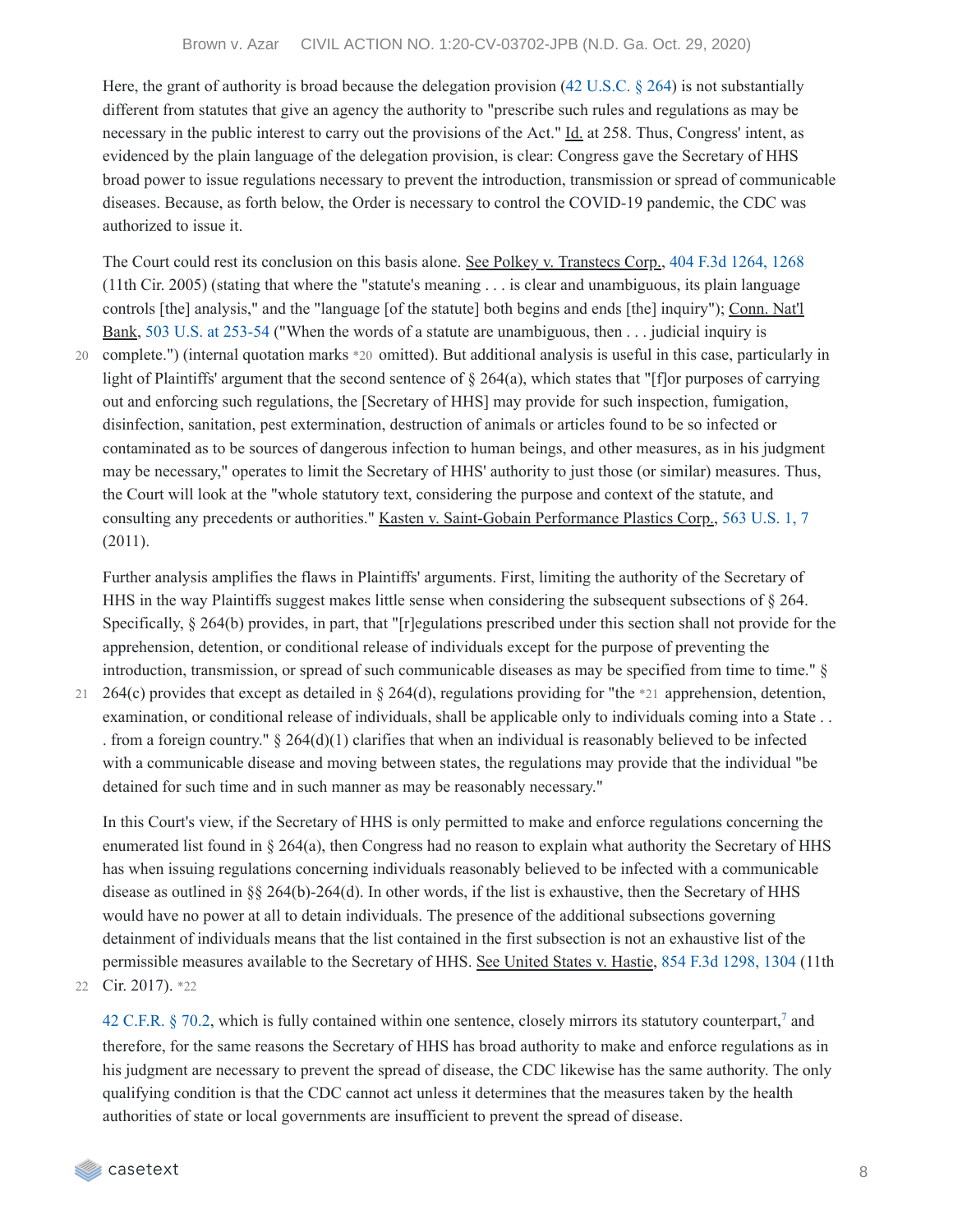7 Sometimes this is known as a "parroting regulation"—a regulation that merely paraphrases the statutory language. Gonzales, 546 [U.S.](https://casetext.com/case/gonzales-v-oregon-4#p257) at 257.

Additionally, this Court notes that the regulation states that the CDC may take measures to prevent the spread of disease as it deems necessary, "including" the enumerated items. § 70.2. "[T]he word *include* does not ordinarily introduce an exhaustive list." Hastie, 854 F.3d at [1304.](https://casetext.com/case/united-states-v-hastie-3#p1304) In Hastie, the Eleventh Circuit explained that the Supreme Court has "repeatedly held that the word 'including' in a statute signifies enlargement, not limitation." Id. Because the term "including" in the regulation does not signal an exhaustive list, this Court finds that the list of measures in the regulation following the word including are not the only measures 23 available to the CDC. \*23

Finally, at least one other federal court has considered and rejected the argument Plaintiffs make here. Indep. Turtle Farmers of La. v. United States, 703 F. [Supp.](https://casetext.com/case/independent-turtle-farmers-of-louisiana-v-us#p620) 2d 604, 620 (W.D. La. 2010). In Independent Turtle Farmers, the court analyzed a regulation promulgated by the Food and Drug Administration ("FDA") that banned the sale of viable turtle eggs and live turtles with a shell of less than four inches in length ("Turtle Ban"). Id. at 607. The Turtle Ban is the only federally enacted ban on the sale of any pet and was enacted primarily to curb the spread of salmonellosis. Id. The plaintiffs, an association of commercial turtle farmers, argued that the FDA did not have statutory and regulatory authority to enact and maintain the Turtle Ban. Id. at 618.

In analyzing whether Congress delegated power to the FDA to regulate the sale of turtles as pets, the court explained that the FDA derived its authority to enact the regulation from 42 [U.S.C.](https://casetext.com/statute/united-states-code/title-42-the-public-health-and-welfare/chapter-6a-public-health-service/subchapter-ii-general-powers-and-duties/part-g-quarantine-and-inspection/section-264-regulations-to-control-communicable-diseases) § 264(a)—the same implementing statute involved in this case. Id. at 618-19. The court acknowledged that  $\S$  264(a) specifies that the FDA may provide for inspection, fumigation, disinfection, sanitation, pest extermination and destruction of animals or articles found to be so infected or contaminated. Id. at 619. Like Plaintiffs in this case, the Independent Turtle Farmers plaintiffs asked the court to "read this list of 'powers' as an exhaustive one." Id.

24 That, the court was not willing to do. \*24

First, the court explained that the list of enumerated items "directly precedes a 'catch-all' grant of authority, allowing the Secretary (or the FDA Commissioner) to enact '*other measures*, *as in his judgment may be necessary*,' in addition to the measures suggested in the list." Id. at 619-20 (emphasis added). The court explained that the catch-all phrase "precludes interpretation of the list as exhaustive." Id. at 620. The court further stated that "the list does not act as a limitation upon the types of regulations that may be enacted under [§ [264](https://casetext.com/statute/united-states-code/title-42-the-public-health-and-welfare/chapter-6a-public-health-service/subchapter-ii-general-powers-and-duties/part-g-quarantine-and-inspection/section-264-regulations-to-control-communicable-diseases)]. Instead, the list contains certain 'measures' which the FDA may employ [f]or purposes of carrying out and enforcing such regulations." Id. (citation omitted). Even though the enumerated list only speaks in terms of "destruction of animals"—and not regulating or preventing the sale of such animals—the court concluded that the Turtle Ban was permissible because "there is no express prohibition in the statute evidencing contrary congressional intent." Id. The court reasoned that the list of measures "is not phrased as a limitation upon the *type* of regulation that may be promulgated by the FDA. Instead, [§ [264\(a\)](https://casetext.com/statute/united-states-code/title-42-the-public-health-and-welfare/chapter-6a-public-health-service/subchapter-ii-general-powers-and-duties/part-g-quarantine-and-inspection/section-264-regulations-to-control-communicable-diseases)] grants the FDA authority to enact 'such regulations as in [its] judgment are necessary to prevent the introduction, transmission, or spread of communicable diseases.'" Id. (citation omitted). Ultimately, the court found that the FDA had the authority to 25 enact a ban on the sale of turtles. Id. \*25

In sum, the clear and broad delegation of authority in the first sentence of  $\S 264(a)$ ; the context provided by the subsequent subsections; the parroting language of § 70.2, which specifically uses the term including—a term of enlargement; and persuasive authority from the Independent Turtle Farmers court all point to the same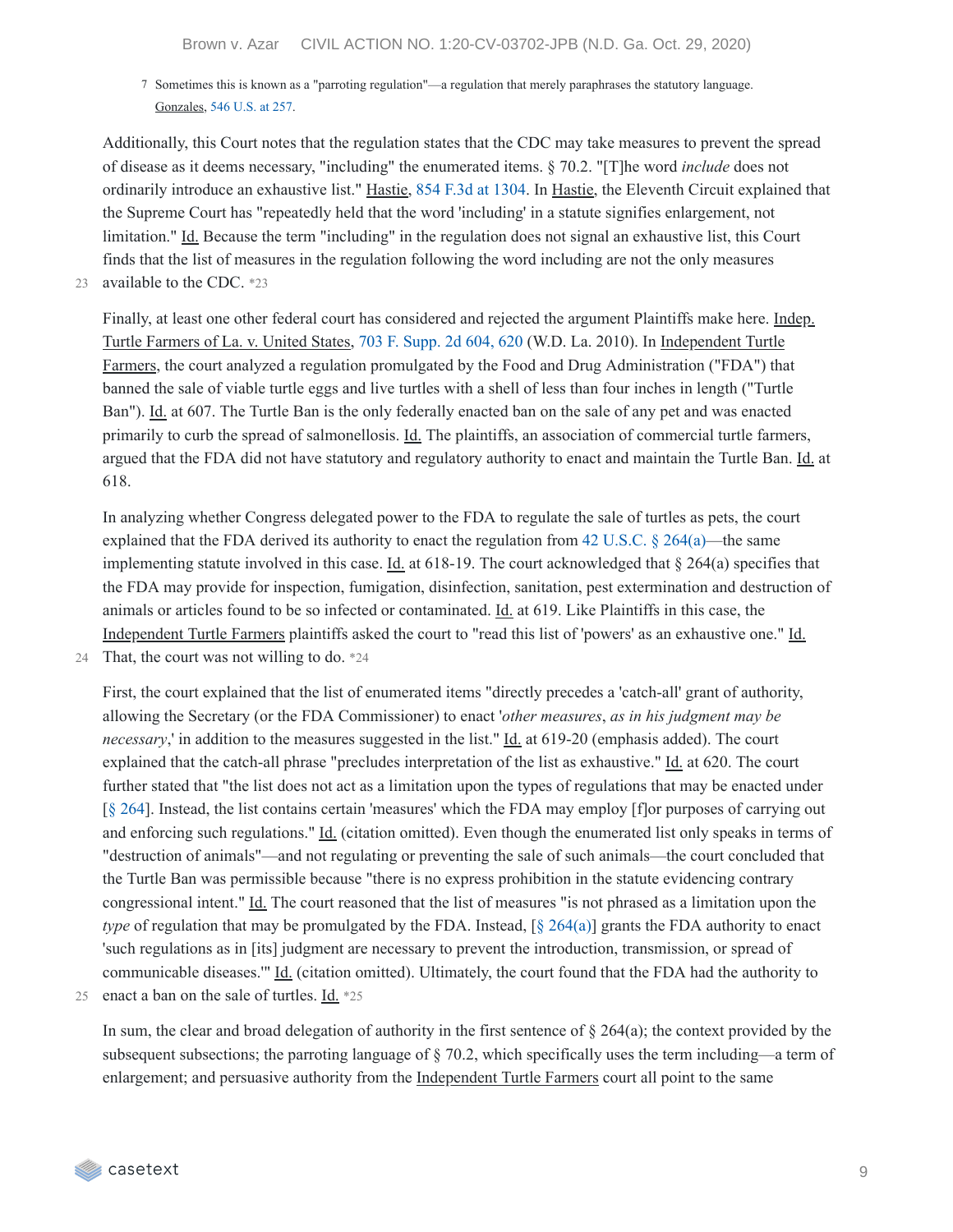conclusion: the Order has statutory and regulatory authority, and the CDC may take those measures that it deems reasonably necessary to prevent the spread of disease, so long as it determines that the measures taken by any state or local government are insufficient to prevent the spread of the disease.

Plaintiffs' additional argument that several of the canons of construction (*ejusdem generis*, *expression unius*, *noscuitur a sociis* and *casus omisus*) compel a different result is not persuasive. "For one thing, canons are not mandatory rules. They are guides that 'need not be [conclusive.'"](https://casetext.com/case/chickasaw-nation-v-us#p94) Chickasaw Nation v. United States, 534 U.S. 84, 94 (2001) (citation omitted). See also Conn. Nat'l Bank, 503 [U.S.](https://casetext.com/case/connecticut-national-bank-v-germain#p253) at 253 (stating that "canons of construction are no more than rules of thumb that help courts determine the meaning of legislation"). Canons are not necessarily outcome determinative because "other circumstances evidencing congressional intent can overcome their force," and "[s]pecific canons are often countered by some maxim pointing in a different 26 direction." Chickasaw Nation, 534 [U.S.](https://casetext.com/case/chickasaw-nation-v-us#p94) at 94 (citation and internal punctuation omitted). \*26

In any event, none of the four cannons Plaintiffs offer applies here because there is no ambiguity to which they could be applied. As the Court has already explained, the implementing statute (and derivative regulation) demonstrate Congress' unambiguous intent to delegate broad authority to the CDC to enter an order such as the one at issue here. The Court will nevertheless address each canon briefly for the purposes of a complete record.

The principle of *ejusdem generis* counsels that "'when a general term follows a specific one, the general term should be understood as a reference to subjects akin to the one with specific enumeration.'" Ali v. Fed. Bureau of Prisons, 552 [U.S.](https://casetext.com/case/ali-v-fed-bureau-of-prisons#p223) 214, 223 (2008) (citation omitted). "'The rule . . . is only an instrumentality for ascertaining the correct meaning of words *when there is uncertainty*,'" and "'it may not be used to defeat the obvious purpose of legislation.'" United States v. Powell, 423 [U.S.](https://casetext.com/case/united-states-v-powell#p91) 87, 91 (1975) (emphasis added) (citation omitted). Thus, where the court discerns no uncertainty in the statute and congressional intent is clear, it is inappropriate to apply the rule. Harrison v. PPG Indus., Inc., 446 U.S. 578, [588-89](https://casetext.com/case/harrison-v-ppg-industries-inc#p588) (1980).

The Court finds it inappropriate to apply the principle of *ejusdem generis* here in large part because it has already found that there is no ambiguity in the statute or regulation. Accordingly, the rule cannot be used to

27 procure a different \*27 result or defeat clear congressional intent. Moreover, the canon is not applicable to § 70.2 because that regulation does not contain the requisite list of specific terms followed by a general one. Instead, the specific terms are *preceded* by the word "including," which signifies a more expansive, nonexhaustive list.

The *expressio unius* canon "stands for the proposition that the mention of one thing implies the exclusion of the other." Wilhelm Pudenz, GmbH v. Littlefuse, Inc., 177 F.3d [1204,](https://casetext.com/case/pudenz-v-littlefuse-inc#p1209) 1209 (11th Cir. 1999). "The force of any negative implication . . . depends on context," and "[the Supreme Court] ha[s] long held that the *expressio unius* canon does not apply 'unless it is fair to suppose that Congress considered the unnamed possibility and meant to say no to it.'" Marx v. Gen. Revenue Corp., 568 [U.S.](https://casetext.com/case/marx-v-gen-revenue-corp-6#p381) 371, 381 (2013) (citation omitted). See also N.L.R.B. v. SW Gen., Inc., 137 S. Ct. [929,](https://casetext.com/case/natl-labor-relations-bd-v-sw-gen-inc#p940) 940 (2017) ("The *expressio unius* canon applies only when 'circumstances support[] a sensible inference that the term left out must have been meant to be excluded.'") (citation omitted).

In this case, there is no "sensible inference" that Congress meant to limit the measures the CDC may properly implement to just those listed in the text or their counterparts. Nor is there evidence that Congress meant to exclude the specific measure at issue here. Rather, the language employed in the statute and regulation

28 demonstrates the opposite. As a result, the *expressio unius* canon does not apply. \*28

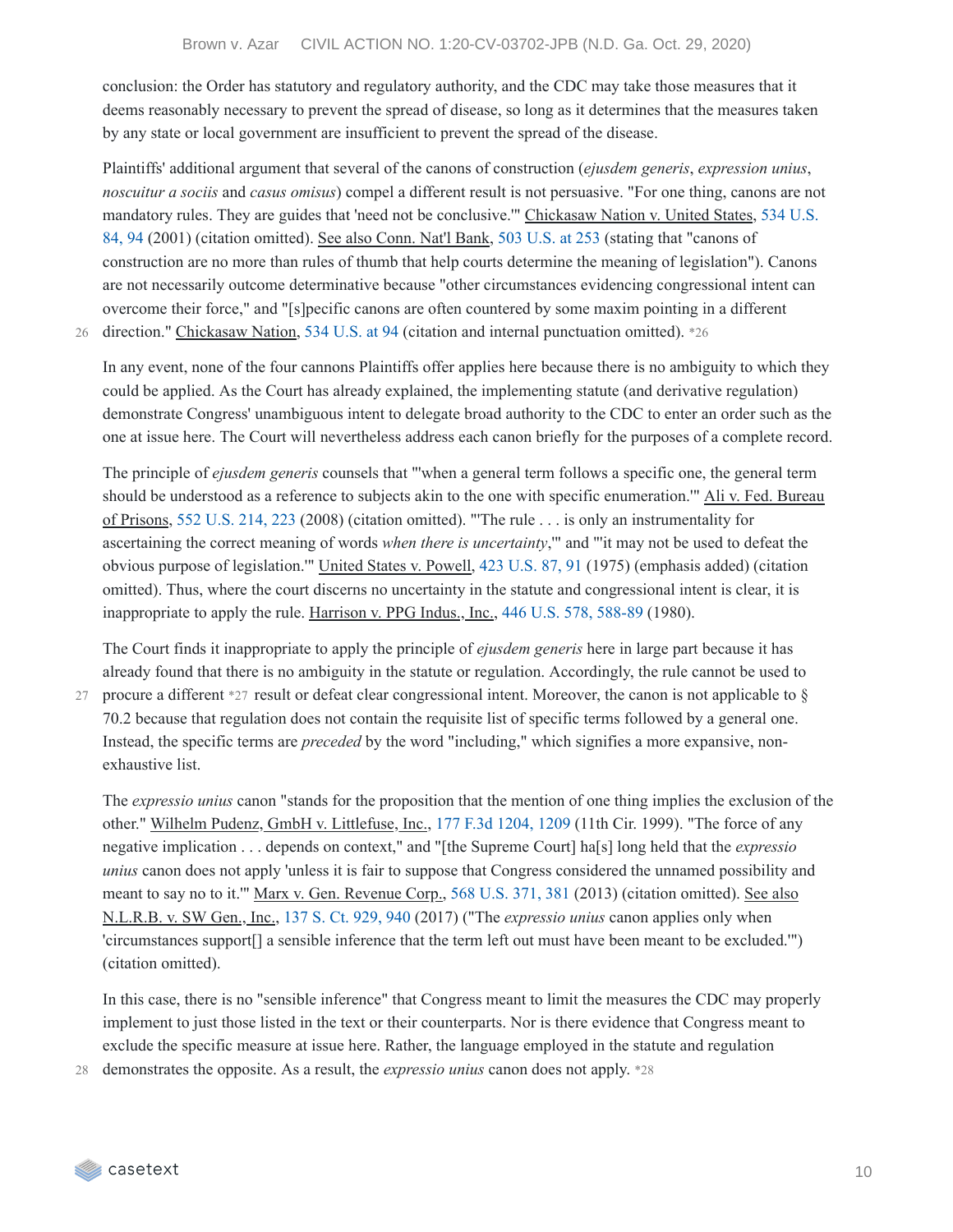[Brown v. Azar CIVIL ACTION NO. 1:20-CV-03702-JPB \(N.D. Ga. Oct. 29, 2020\)](https://casetext.com/case/brown-v-azar)

At the core of the doctrine of *noscitur a sociis*, the third canon advanced by Plaintiffs, is the principle that "'an ambiguous term may be given more precise content by the neighboring words with which it is associated.'" Bilski v. Kappos, 561 [U.S.](https://casetext.com/case/bilski-v-kappos#p604) 593, 604 (2010) (citation omitted). For example, in Jarecki v. G. D. Searle & Co., the court looked at two other words enumerated in a sentence, "exploration" and "prospecting," to determine the meaning of a third word, "discovery," which the court found was ambiguous and capable of many meanings. 367 [U.S.](https://casetext.com/case/jarecki-v-g-d-searle-co#p307) 303, 307 (1961). The *noscitur a sociis* canon is not "an invariable rule [because] [a] word may have a character of its own not to be submerged by its association." Russell Motor Car Co. v. United States, 261 [U.S.](https://casetext.com/case/russell-co-v-united-states#p519) 514, 519 (1923). Importantly, it "ha[s] no place [in statutory construction], ... except in the domain of ambiguity," and it cannot be used to create doubt—only to remove it. Id.

Apart from the obvious flaw that Plaintiffs have failed to identify the existing ambiguous *word* that must be defined in reference to other similar enumerated words, like the other canons Plaintiffs have invoked, this rule is not applicable in the absence of ambiguity. Thus, its use here would be improper.

Finally, the principle of *casus omissus* echoes the common thread in this Court's opinion—that the "import of statutory language is what it says, not what it ought to say" or, in this case, not what Plaintiffs argue it meant to 29 omit. Mamani v. \*29 Berzain, 825 F.3d [1304,](https://casetext.com/case/mamani-v-berzain-6#p1310) 1310 (11th Cir. 2016) (noting that the court is not "allowed to add or subtract words from a statute" that may better serve a certain policy and underscoring that its "task is merely to apply statutory language, not to rewrite it"). Under this rule, a seeming omission in a statute "does not justify judicial legislation." Ebert v. Poston, 266 [U.S.](https://casetext.com/case/ebert-v-poston#p554) 548, 554 (1925).

Contrary to Plaintiffs' assertion, reading the statute broadly as it is written is exactly in line with the *casus omissus* canon. And refusing to improperly narrow its meaning, as Plaintiffs propose, is not akin to inserting terms that Congress did not include.

In sum, this Court finds that Plaintiffs have not clearly shown a substantial likelihood of success on the merits as to their claim that the Order was promulgated without statutory and regulatory authority. In other words, Plaintiffs have not clearly shown that the regulation limits the CDC's authority to measures involving inspection, fumigation, disinfection, sanitation, pest extermination and the destruction of animals or articles believed to be sources of infection.

#### 2. Arbitrary and Capricious

This Court will next analyze Plaintiffs' argument that the Order is arbitrary and capricious. The Administrative Procedure Act ("APA") "sets forth the procedures by which federal agencies are accountable to the public and their \*30 actions subject to review by the courts." Franklin v. Massachusetts, 505 [U.S.](https://casetext.com/case/franklin-v-massachusetts#p796) 788, 796 (1992). Agencies must engage in "reasoned decisionmaking," and agency rules must be set aside if they are arbitrary or capricious. Dep't of Homeland Sec. v. Regents of the Univ. of Cal., 140 S. Ct. 1891, 1905 (2020).

An agency rule is arbitrary and capricious if the agency relied on factors that Congress did not intend for it to consider, "entirely failed to consider an important aspect of the problem, offered an explanation for its decision that runs counter to the evidence before the agency, or is so implausible that it could not be ascribed to a difference in view or the product of agency expertise."

Wright v. Everson, 543 F.3d [649,](https://casetext.com/case/wright-v-everson#p654) 654 (11th Cir. 2008). The arbitrary and capricious standard is exceedingly deferential and "courts are required to defer to conclusions reached by an agency that are base[d] on its specialized expertise." Nat'l Parks Conservation Ass'n v. U.S. Dep't of the Interior, 835 F.3d [1377,](https://casetext.com/case/natl-parks-conservation-assn-v-us-dept-of-the-interior-1#p1384) 1384 (11th Cir. 2016). Certainly, where officials undertake to act in areas fraught with medical and scientific uncertainties, as is the case here, "their latitude must be 'especially broad.'" S. Bay United Pentecostal Church v. Newsom,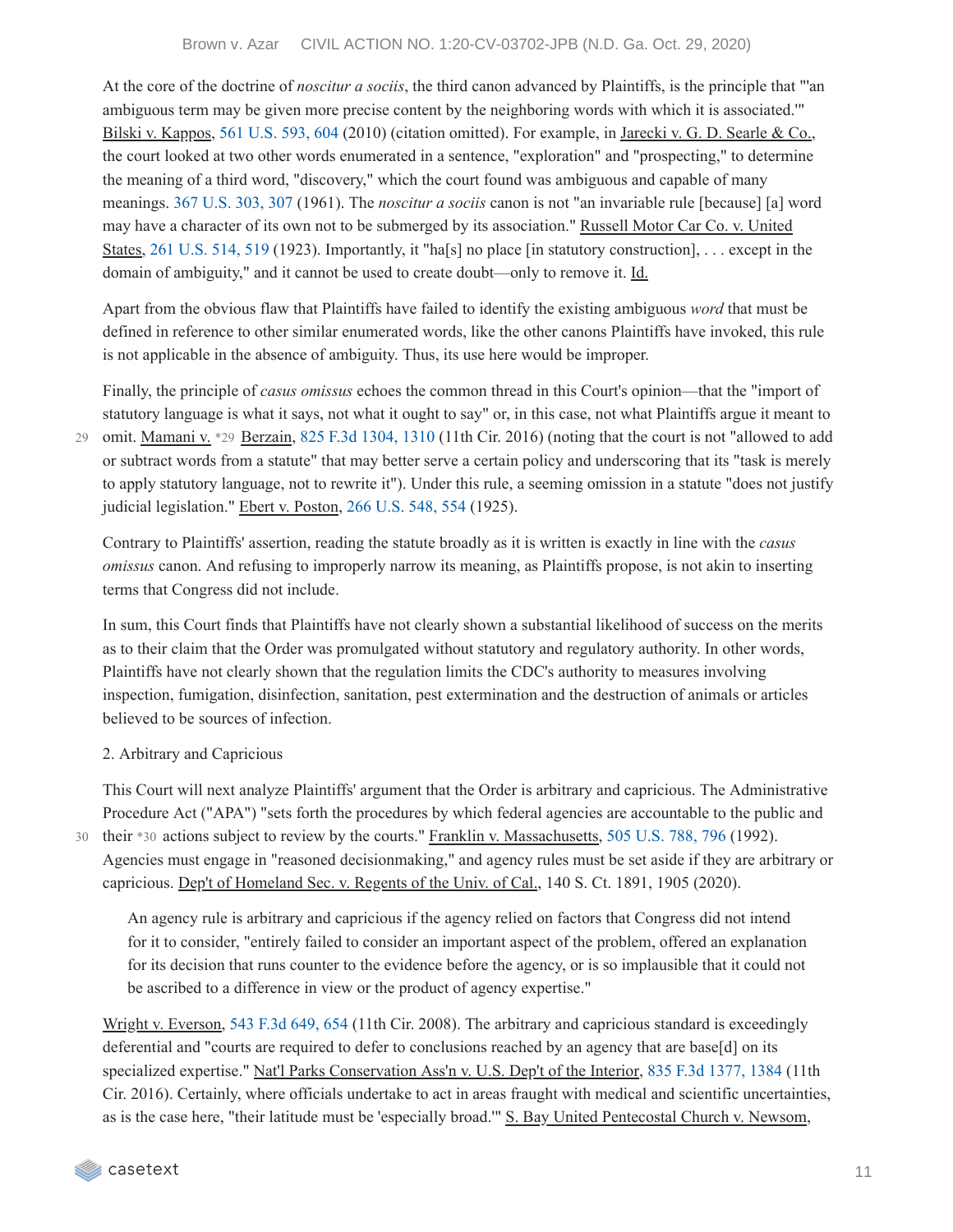140 S. Ct. 1613, 1613 (2020) (Roberts, J., concurring) (citation omitted). Moreover, "[w]here those broad limits are not exceeded, they should not be subject to second-guessing by an 'unelected federal judiciary,' which lacks 31 the background, competence, and \*31 expertise to assess public health and is not accountable to the people." Id.

Plaintiffs argue that the Order is arbitrary and capricious because it is not supported by substantial evidence or relevant data. Substantial evidence is relevant evidence that a reasonable mind might accept as adequate to support a conclusion. Nat'l Parks, 835 F.3d at [1384.](https://casetext.com/case/natl-parks-conservation-assn-v-us-dept-of-the-interior-1#p1384) "This standard precludes a reviewing court from 'deciding the facts anew, making credibility determinations, or re-weighing the evidence.'" Id. (citation omitted). "It is a 'foundational principal of administrative law' that judicial review of agency action is limited to 'the grounds that the agency invoked when it took the action."" Dep't of Homeland Sec., 140 S. Ct. at 1907 (citation omitted). Importantly, "[a]n agency must defend its actions based on the reasons it gave when it acted." Id. at 1909. "To put a finer point on it, the APA requires agencies to reasonably explain to reviewing courts the bases for the actions they take and the conclusions they reach." Brotherhood of Locomotive Eng'rs & Trainmen v. Fed. R.R. Admin., 972 [F.3d](https://casetext.com/case/bhd-of-locomotive-engrs-trainmen-v-fed-rr-admin#p115) 83, 115 (D.C. Cir. 2020).

In this case, Plaintiffs contend that: (1) the CDC did not show with substantial evidence that a temporary eviction moratorium is reasonably necessary to prevent the spread of COVID-19; and (2) the CDC did not

demonstrate with \*32 substantial evidence that state and local measures were insufficient to prevent the spread 32 of COVID-19.

#### i. Reasonably Necessary

at 1613-14 (citation omitted).

Plaintiffs argue that the Order is not supported by evidence that shows that an eviction moratorium is "reasonably necessary" to prevent the further spread of disease. Specifically, Plaintiffs contend that the evidence does not show that evictions will increase COVID-19 infections. Plaintiffs then question why the CDC elected to address the issue of evictions instead of other things that might increase the risk of community spread, like attending school or patronizing bars. Plaintiffs ultimately contend that the Order is not reasonably necessary because it is "hardly the most pressing concern for virus containment." [Doc. 15-1, p. 27].

This Court disagrees with Plaintiffs because the Order explains, in detail, why a temporary eviction moratorium is reasonably necessary. The Order states that there is currently a global pandemic of COVID-19, which presents a "historic threat to public health." Temporary Halt in Residential Evictions to Prevent the Further Spread of COVID-19, 85 Fed. Reg. at 55,292. As of August 24, 2020, COVID-19 had infected over 5.5 million individuals in the United States, resulting in over 174,000 deaths. Id. Underscoring the seriousness of the 33 pandemic, the CDC referenced one study that showed that the mortality rate associated with \*33 COVID-19 during the early phase of the outbreak was comparable to the 1918 influenza pandemic, where 675,000 lives were lost in the United States alone. Id. In the Order, the CDC explains that despite measures such as border closures, travel restrictions and stay-at-home orders, COVID-19 continues to spread, and further action is needed. Id.

Without an eviction moratorium, evidence relied upon by the CDC shows that as many as thirty to forty million people in the United States—an unprecedented number—could be at risk of eviction. Id. at 55,295. In plain terms, the Order notes that evicted people must move and many who are evicted (32% according to a Census Bureau American Housing Survey) move into shared housing or other congregate settings. Id. at 55,294. Shared housing includes moving in with friends and family or moving into transitional housing or shelters. Id.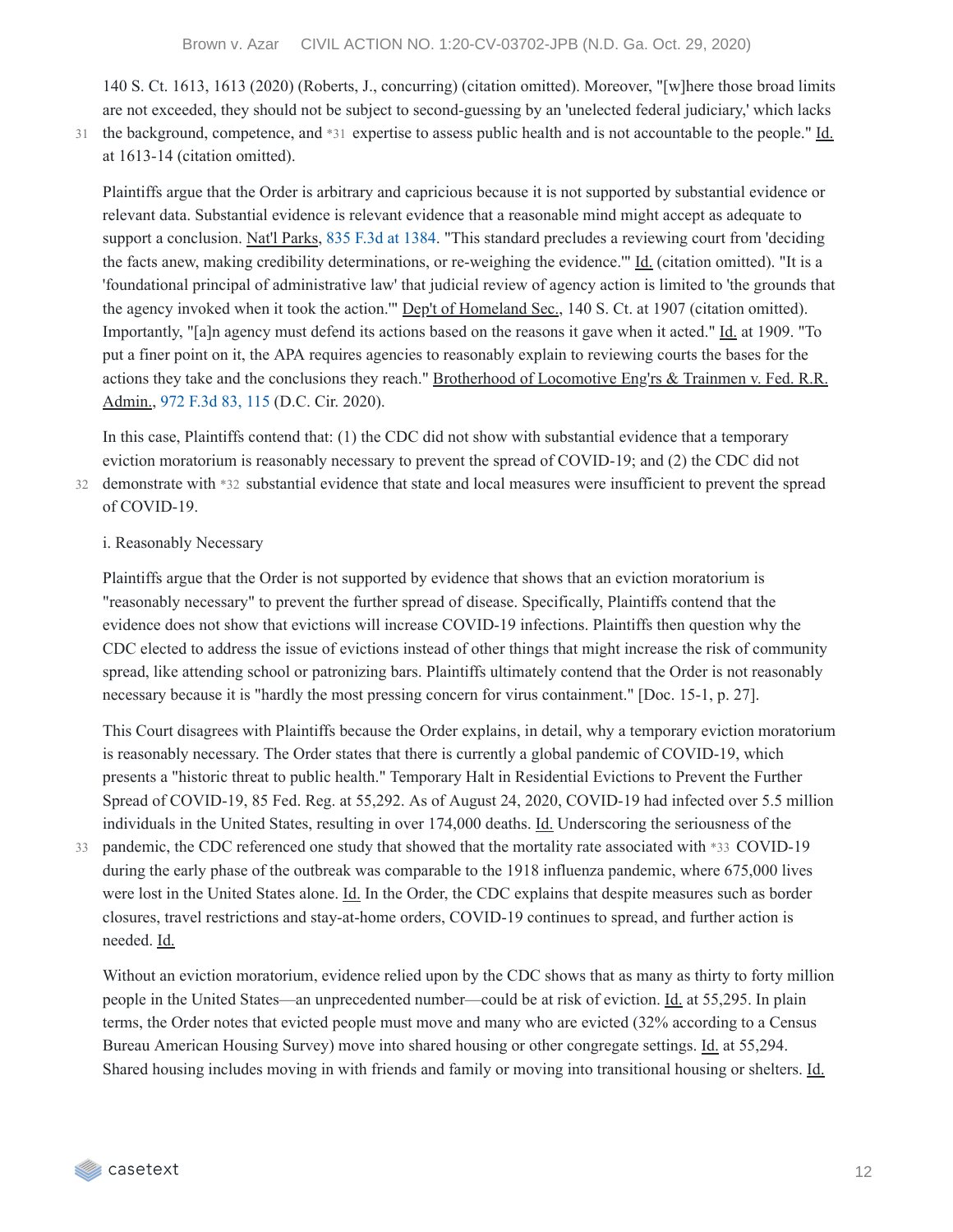In its Order, the CDC addresses the spread of disease in these congregate housing situations. First, the CDC recognizes that "COVID-19 spreads very easily and sustainably between people who are in close contact with one another (within about [six] feet), mainly through respiratory droplets produced when an infected person coughs, sneezes, or talks." Id. at 55,292. The Order indicates that in transitional housing or shelters, challenges maintaining social distancing (staying \*34 more than six feet apart) exist because residents often gather closely or use shared equipment, such as kitchen appliances, laundry facilities, stairwells and elevators. Id. at 55,294. Importantly, studies cited by the CDC demonstrate that "COVID-19 transmission occurs readily within households" and "household contacts are estimated to be [six] times more likely to be infected by an index case of COVID-19 than other close contacts." Id. In sum, the evidence shows that the transmission rates will increase if people are forced to live in congregate settings.

While some evicted individuals may move into shared housing or other congregate settings, as explained above, other evicted individuals may become homeless, thus raising a different set of concerns. Id. at 55,295. Between 2018 and 2019, approximately five to fifteen percent of individuals experiencing homelessness did so as the result of being evicted. Id. In terms of COVID-19, homeless individuals are a high-risk population because it may not be possible to avoid a congregate setting, like a homeless shelter, especially as winter approaches and the temperature drops. Id. Citing to evidence showing high infection rates in homeless shelters, the CDC explains that homeless shelters are particularly vulnerable to COVID-19 outbreaks, especially if they become overcrowded. Id. For the homeless not seeking refuge in a homeless shelter, the Order explains that 35 many lack basic sanitation tools and equipment to effectively prevent disease. Id. \*35

34

Based on this evidence, the CDC "determined the temporary halt in evictions . . . constitutes a reasonably necessary measure under 42 [C.F.R.](https://casetext.com/regulation/code-of-federal-regulations/title-42-public-health/chapter-i-public-health-service-department-of-health-and-human-services/subchapter-f-quarantine-inspection-licensing/part-70-interstate-quarantine/702-measures-in-the-event-of-inadequate-local-control) § 70.2 to prevent the further spread of COVID-19 throughout the United States." Id. at 55,296. The Order explains that this is an appropriate measure "[b]ased on the convergence of COVID-19, seasonal influenza, and the increased risk of individuals sheltering in close quarters in congregate settings such as homeless shelters, which may be unable to provide adequate social distancing as populations increase, all of which may be exacerbated as fall and winter approach." Id. Significantly, the eviction moratorium only applies to those individuals whose housing options, if evicted, are limited to congregate settings or homelessness. Id. at 55,293. Throughout the Order, the potential risks and dangers of moving into a congregate living situation or becoming homeless are detailed, and the Order only prevents evictions of those individuals that swear, under penalty of perjury, that an eviction would result in congregate living or homelessness. Id. at 55,292.

Contrary to Plaintiffs' argument, the CDC need not show that the eviction moratorium is the only measure that will prevent the spread of COVID-19 or the most pressing concern. The CDC also need not show that it is the very best measure to reduce the spread of disease. "A court is not to ask whether a regulatory decision is the

36 best one possible or even whether it is better than the \*36 alternatives." Fed. Energy Regul. Comm'n v. Elec. Power Supply Ass'n, 136 S. Ct. [760,](https://casetext.com/case/fed-energy-regulatory-commn-v-elec-power-supply-assn#p782) 782 (2016). In the situation we have here—an unprecedented pandemic with widespread contagion—this Court finds that the CDC's response is reasonably calibrated to the seriousness of the disease it is combatting. Simply put, the CDC has shown what it needs to: that an eviction moratorium for individuals likely to be forced into congregate living situations is an effective public health measure that prevents the spread of communicable diseases because it aids the implementation of stay-at home and social distancing directives. It is not this Court's job to render a judgment that the CDC should have taken some other public measure. Id. at 784. This Court's "important but limited role is to ensure that the [CDC] engaged in reasoned decisionmaking." Id. This Court is satisfied that it has done so, as the CDC cited evidence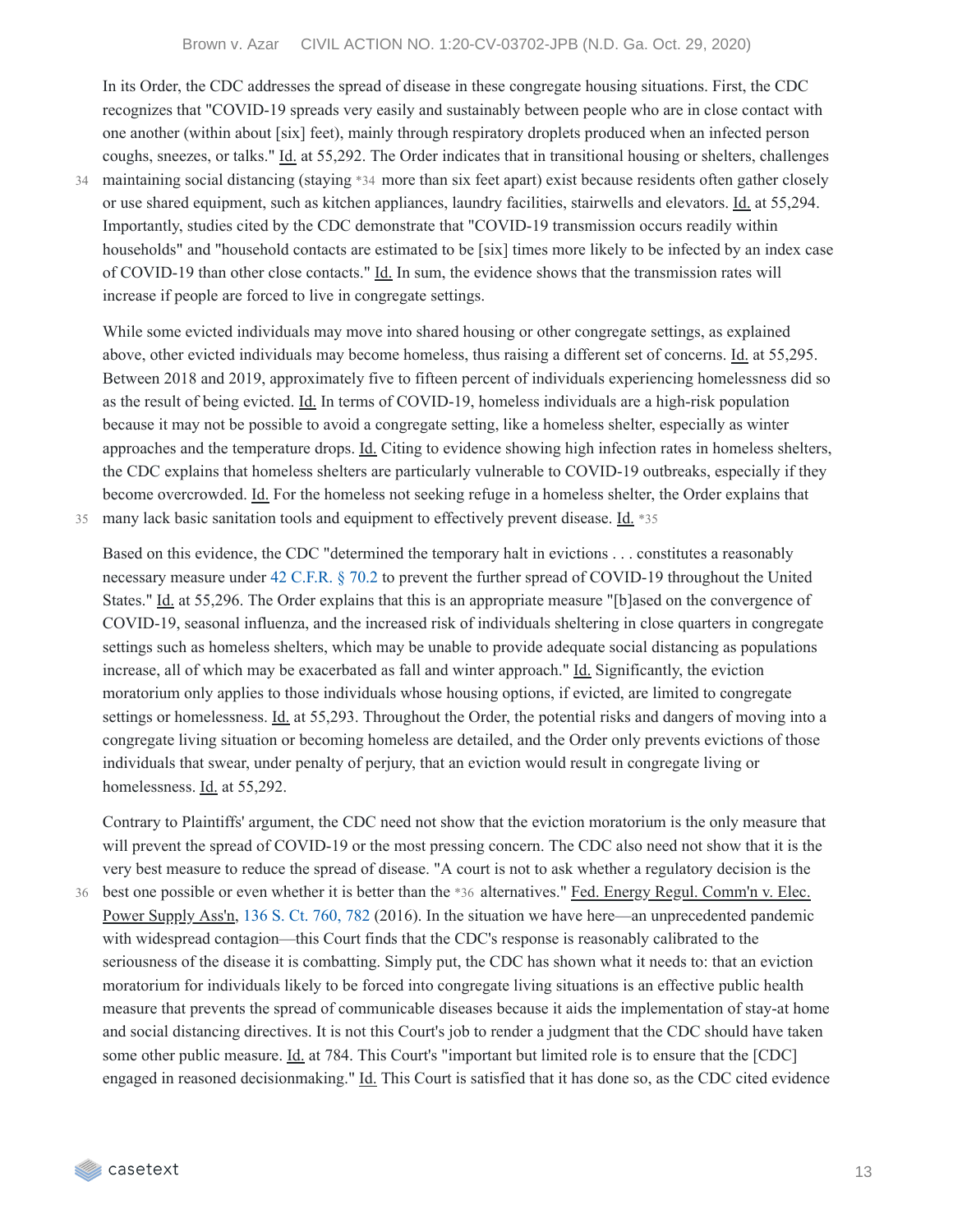and intelligibly explained the reasons for implementing the Order. Ultimately, Plaintiffs have not shown a substantial likelihood of success on their claim that the Order is not reasonably necessary to prevent the spread of disease.

#### ii. State Measures

Plaintiffs also argue that the CDC did not show that the measures taken by the state and local governments were insufficient. This Court disagrees, as the Order plainly states that the measures in state and local

37

jurisdictions that do not \*37 provide protections for renters equal to or greater than the protections provided for in the Order are insufficient to prevent the spread of COVID-19. Temporary Halt in Residential Evictions to Prevent the Further Spread of COVID-19, 85 Fed. Reg. at 55,296. Furthermore, at the outset of the CDC's analysis, the CDC acknowledges that despite "best efforts, COVID-19 continues to spread and further action is needed." Id. at 55,292.

Although the Order does not discuss non-eviction related mitigation efforts taken by the various states and local governments, the CDC did analyze each state's eviction restrictions, and the evidence suggested that in the absence of eviction moratoria, tens of millions of Americans could be at risk of eviction on a scale that would be unprecedented in modern times. Id. at 55,295-96 n.36. The Eviction Lab Scorecard ("Scorecard"), which is cited by the CDC in its Order, contains a state-by-state analysis of eviction measures. COVID-19 Housing Policy Scorecard, Eviction Lab, https://evictionlab.org/covid-policy-scorecard/ (last visited Oct. 24, 2020). Specifically, the Scorecard distills the contents of "thousands of newly-released emergency orders, declarations, and legislation into a clear set of critical measures included in, and left out of, state-level pandemic responses related to eviction and housing." COVID-19 Housing Policy Scorecard Methodology, Eviction Lab,

https://evictionlab.org/covid-housing-scorecard- \*38 methods/ (Apr. 20, 2020). The Scorecard "provides comprehensive information about the varying approaches state-by-state" by analyzing the following categories: (1) initiation of eviction; (2) court process; (3) enforcement of eviction order; (4) short-term supports; and (5) tenancy preservation measures. *Id.* "The [S]corecard also includes figures for the number of renters in each state who could be affected by the housing crisis." Id. 38

In Alabama, for instance, where it is estimated that the rental population exceeds 1.4 million, no state restrictions currently exist on the initiation of eviction proceedings, the court processes associated with evictions or the enforcement of eviction orders. COVID-19 Housing Policy Scorecard, Eviction Lab, https://evictionlab.org/covid-policy-scorecard/ (last visited Oct. 24, 2020). In other words, in Alabama, absent the Order, a landlord could evict a tenant for non-payment of rent even if the tenant had sustained a substantial loss of household income and would likely be forced to live in a congregate living situation. Id. Like numerous other states, Virginia, North Carolina, South Carolina and Georgia—all states where Plaintiffs have rental properties—also currently have no state restrictions on evictions. Id.

The CDC referenced the measures in place in various jurisdictions and, based on that knowledge, determined 39 that a moratorium was necessary. \*39 Temporary Halt in Residential Evictions to Prevent the Further Spread of COVID-19, 85 Fed. Reg. at 55,295-96 n.36. The knowledge that state and local governments in some of these jurisdictions have no restrictions at all on evictions (i.e., that evictions proceed unabated) combined with evidence that evictions contribute to the spread of COVID-19 by increasing the number of individuals living in congregate settings where disease spreads more rapidly is substantial evidence to show that the state restrictions (or lack thereof) were not adequate to prevent the spread of disease. Because substantial evidence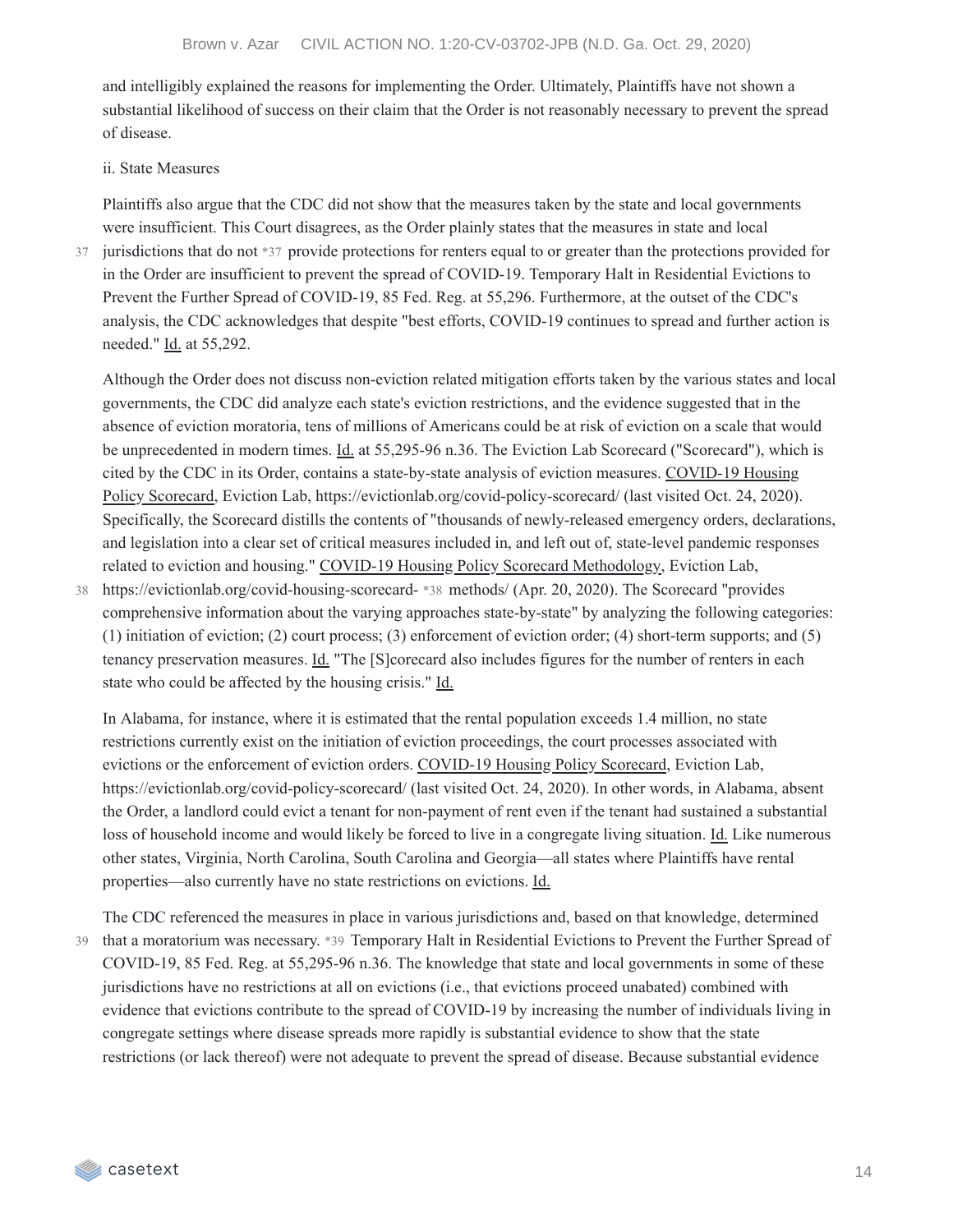exists that state and local measures were inadequate to prevent the spread of disease (as some states have no measures at all), Plaintiffs are not substantially likely to succeed on their claim that the Order is arbitrary and capricious.

### 3. Right to Access the Courts

Plaintiffs next argue that they have shown a substantial likelihood of success on the merits because the Order unlawfully strips them of their constitutional rights to access the courts. To properly determine whether Plaintiffs' rights to access the courts are violated, it is important to consider what the Order does and does not do.

The Order in this case does, on a temporary basis, prohibit a landlord from evicting a covered person from a residential property for the non-payment of rent. Temporary Halt in Residential Evictions to Prevent the Further Spread of COVID- \*40 19, 85 Fed. Reg. at 55,292. The Order does not, however, apply to every tenant or to 40 every possible reason for an eviction. It also does not apply to all possible avenues of recovery for a landlord or to all procedural aspects of eviction proceedings.

As stated immediately above, the Order does not apply to every person renting a property. Instead, the Order only applies to those persons who provide a declaration to their landlord under penalty of perjury indicating that: (1) "[t]he individual has used best efforts to obtain all available government assistance for rent or housing"; (2) the individual satisfies certain income requirements; (3) "the individual is unable to pay the full rent or make a full housing payment due to substantial loss of household income, loss of compensable hours of work or wages, a lay-off, or extraordinary out-of-pocket medical expenses"; (4) "the individual is using best efforts to make timely partial payments that are as close to the full payment as the individual's circumstances may permit, taking into account other nondiscretionary expenses"; and (5) "eviction would likely render the individual homeless—or force the individual to move into and live in close quarters in a new congregate or 41 shared living setting—because the individual has no other available housing options." Id. at 55,293. \*41

The Order also does not apply to every reason a landlord may evict a tenant. Specifically, the Order does not impede evictions of tenants who:

(1) engag[e] in criminal activity while on the premises; (2) threaten[] the health or safety of other residents; (3) damag[e] or pos[e] an immediate and significant risk of damage to property; (4) violat[e] any applicable building code, health ordinance or other similar regulation; or  $(5)$  violat[e] another contractual obligation, other than the timely payment of rent.

#### Id. at 55,294.

Moreover, the Order does not prohibit Plaintiffs from seeking a different remedy to recover their losses. The Order plainly preserves Plaintiffs' rights to charge and collect "fees, penalties, or interest as a result of the failure to pay rent or other housing payment on a timely basis." Id. at 55,292. Nothing in the Order prohibits a landlord from collecting these fees or past due rent via a breach of contract action or other similar remedy available under state law.

Lastly, the Order does not apply to all procedural aspects of the eviction proceedings. In a document entitled "Frequently Asked Questions," which was published by the CDC, the CDC clarified that "[t]he Order is not intended to terminate or suspend the operations of any state or local court. Nor is it intended to prevent landlords from starting eviction proceedings, provided that the *actual eviction* of a covered person for nonpayment of rent does NOT take place during the period of the Order." [Doc. 43-1, p. 1] (first emphasis added).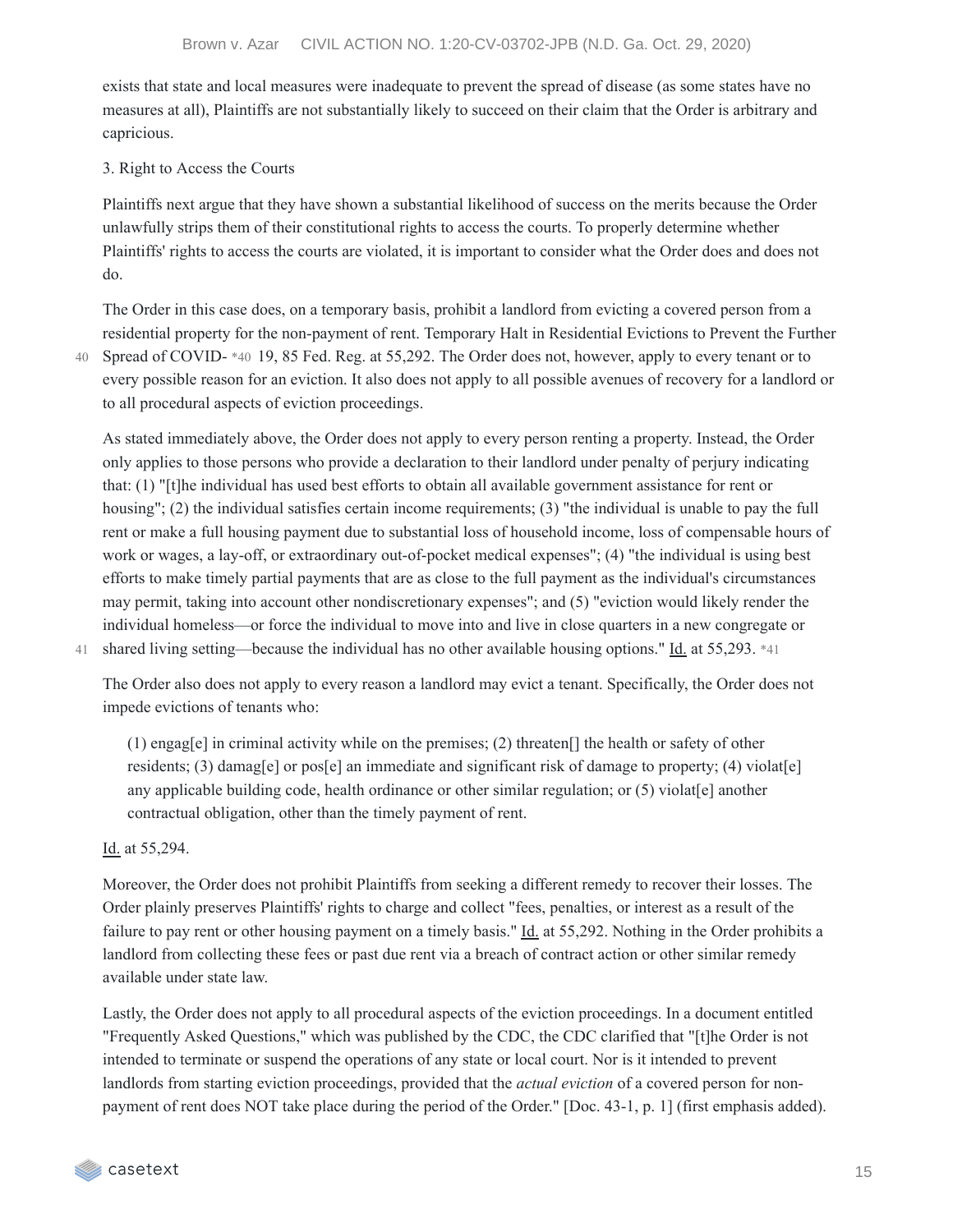As clarified by \*42 the CDC, under the Order, landlords are therefore not precluded from serving their tenants 42 with any required non-payment notices, commencing court proceedings, attending trials or obtaining judgments. The Order only delays the actual eviction.

The narrow issue thus presented in this case is whether a law that temporarily curtails the enforcement of an eviction order—not a plaintiff's ability to secure that eviction order or pursue another type of action, like a breach of contract action—violates a plaintiff's right to access the courts.

The Supreme Court has indicated that there are two categories of claims involving the denial of access to courts. Christopher v. Harbury, 536 U.S. 403, [412-13](https://casetext.com/case/christopher-v-harbury#p412) (2002). The first category of cases involves systemic official action that frustrates a plaintiff or a class of plaintiffs in preparing and filing suits at the present time. Id. at 413.

In cases of this sort, the essence of the access claim is that official action is presently denying an opportunity to litigate for a class of potential plaintiffs. The opportunity has not been lost for all time, however, but only in the short term; the object of the denial-of-access suit, and the justification for recognizing that claim, is to place the plaintiff in a position to pursue a separate claim for relief once the frustrating condition has been removed.

Id. The second category of claims involving the denial of access to courts "covers claims not in aid of a class of 43 suits yet to be litigated, but of specific cases that \*43 cannot now be tried (or tried with all material evidence), no matter what official action may be in the future." Id. at 413-14.

While the circumstances vary for each category of claims, "the ultimate justification for recognizing each kind of claim is the same." Id. at 414. "[T]he very point of recognizing any access claim is to provide some effective vindication for a separate and distinct right to seek judicial relief for some wrong." Id. at 414-15. Right of access cases "rest on the recognition that the right is ancillary to the underlying claim, without which a plaintiff cannot have suffered injury by being shut out of court." Id. at 415.

In evaluating state-mandated eviction moratoriums as they relate to a right to access claim, two federal courts have held that the landlords failed to show that their rights to access the courts were violated. In Elmsford Apartment Associates, LLC v. Cuomo, the court analyzed New York's eviction moratorium, which completely barred landlords from filing eviction proceedings for the non-payment of rent. No. 20-cv-4062 (CM), 2020 WL 3498456, at \*4 (S.D.N.Y. June 29, 2020). Two primary reasons supported the court's conclusion that the eviction moratorium did not implicate the constitutional right to access. Id. at 16. First, the court held that the landlords had not shown that the eviction moratorium had the actual effect of frustrating their efforts to pursue

a legal claim because the \*44 landlords could "still sue their tenants for arrearages through a breach of contract 44 action." Id. The eviction moratorium "suspended one of several avenues by which landlords can seek relief for nonpayment, while leaving other (if less favored) remedial proceedings for breach of contract (which is exactly what a breach of a lease is) in place." Id. at 17.

Second, the court held that the "mere delay" to filing a lawsuit cannot form the basis of a constitutional violation "when the plaintiff will, at some point, regain access to legal process." Id. at 16. Finding that the landlords' opportunity to bring eviction proceedings was merely delayed because they could bring an action upon the moratorium's expiration, the court denied the right to access claim. Id. The court concluded its analysis by stating that to rule that the eviction moratorium violates the constitutional right to access the courts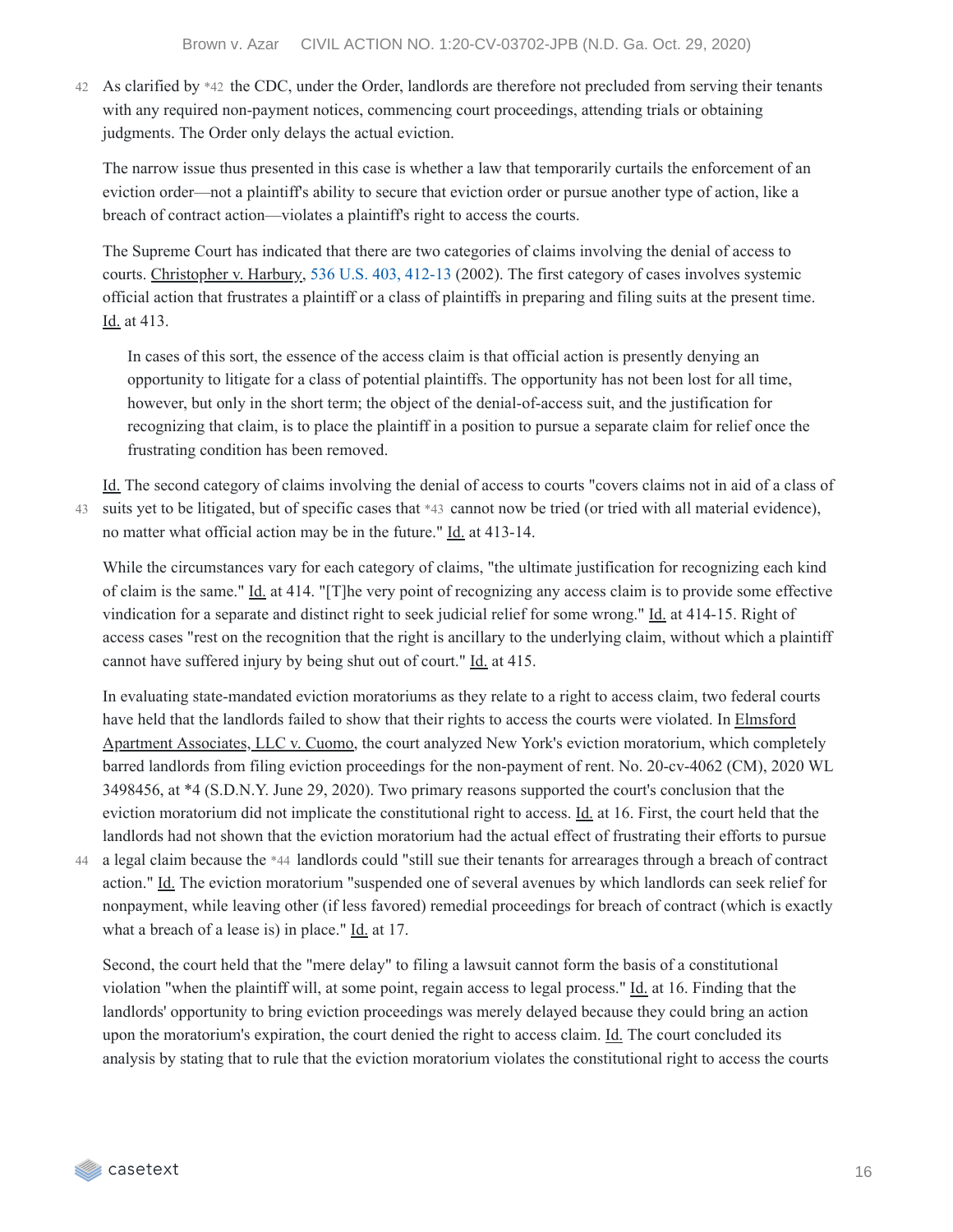"would greatly exaggerate the actual effects of a temporary pause on a subset of evictions, which nevertheless preserved the landlords' economic rights under the affected rental agreements, and which was tailored to avoid crowding in housing courts and homeless shelters during an ongoing public health emergency." Id. at 17.

Similarly, in Baptiste v. Kennealy, the court analyzed an eviction moratorium that barred landlords from filing and prosecuting eviction cases. No. 1:20-cv-11335-MLW, 2020 WL 5751572, at \*25 (D. Mass. Sept. 25, 2020).

45

The \*45 court determined that the landlords were not reasonably likely to prevail on their claim that "by temporarily removing access to the Housing Court to pursue the statutory summary procedures to evict, the [eviction moratorium] when enacted violated their constitutional right to access the courts." Id. (implying that the "gravamen" of the landlords' claim was "not total deprivation . . . but only delay").

Turning to an analysis of the federal eviction moratorium at issue in this case, for three different reasons, this Court finds that it does not violate Plaintiffs' constitutional rights to access the courts. First, the Order does not prohibit Plaintiffs from pursuing a breach of contract action either now or in the future. Accordingly, Plaintiffs still have some form of relief available to them within the courts. While a breach of contract action is often not a landlord's "preferred remedy," the Order does not suspend a landlord's right to this remedy in any manner whatsoever, and this is significant. Elmsford, 2020 WL 3498456, at \*16.

Second, the Order is temporary; therefore, Plaintiffs' ability to evict their tenants is only merely delayed until it expires on December 31, 2020, unless extended, modified or rescinded. As recognized in Elmsford, "mere delay" to filing a lawsuit cannot form the basis of a constitutional violation, "when the plaintiff will, at some point, regain access to legal process." Id. Here, it is clear that Plaintiffs will regain access to legal process upon 46 expiration of the Order. \*46

Lastly, instead of completely foreclosing Plaintiffs' rights to pursue an eviction, Plaintiffs can immediately start eviction proceedings now and are only delayed in enforcing any eviction order they might obtain. It is noteworthy that, in this regard, the Order is even more narrow than the state eviction moratoriums analyzed in Elmsford and Baptiste, neither of which were found to have violated a landlord's constitutional right to access the courts. The moratoriums at issue in those cases completely prohibited landlords from even beginning an eviction proceeding. This distinction is notable because the eviction process can be slow and cumbersome. See Elmsford, 2020 WL 3498456, at \*4. Taking the New York state procedures discussed in Elmsford as an example, a landlord there must first serve the tenant with a notice of non-payment and give the tenant a chance to cure within fourteen days. Id. If the tenant does not cure within that time frame, the landlord can then commence summary non-payment proceedings by "filing a petition in the civil court, returnable by the tenant within [ten] days." Id. In the event a tenant responds, a trial is set within an eight-day period but can be "adjourned up to ten additional days if the parties so require in order to produce their witnesses." Id. If a warrant issues, the sheriff must then give the tenant another fourteen days' notice in writing prior to the execution of the warrant. Id. Only after all these steps are completed may a landlord remove a tenant from his 47 \*47 home. Based on these numbers, the entire eviction process can be time-consuming.

As clarified by the CDC, the Order at issue here does not preclude landlords from starting eviction proceedings or from taking most of the follow-up steps in the process (like commencing court proceedings, attending trials or obtaining judgments)—all of which can take considerable time. Thus, Plaintiffs here are less delayed than the landlords in Elmsford and Baptiste, where the entire eviction process was halted. Under this Order, Plaintiffs can obtain an eviction order now, and once the Order is lifted, immediately evict their tenants, instead of waiting until the Order expires to begin the potentially lengthy process.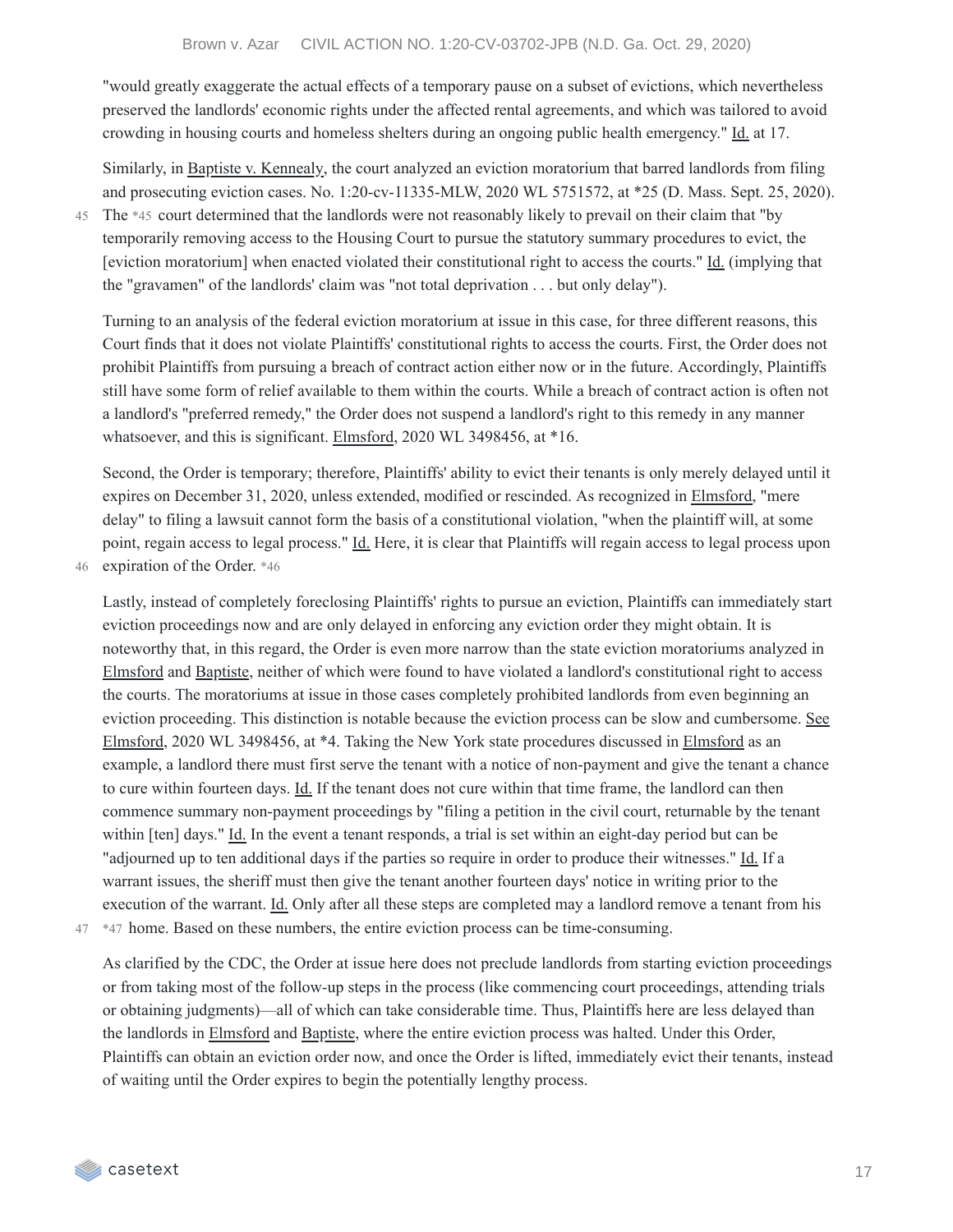Ultimately, because Plaintiffs are still permitted to file breach of contract actions and begin eviction proceedings, and are only merely delayed in enforcing eviction orders, this Court finds (for the same reasons explained in Elmsford and Baptiste) that Plaintiffs have not clearly shown a substantial likelihood of success on the merits as to their claim that the Order violates their constitutional rights to access the courts.

#### B. Irreparable Injury

48

"A showing of irreparable injury is the 'sine qua non of injunctive relief.'" Siegel, 234 F.3d at [1176](https://casetext.com/case/siegel-v-lepore-2#p1176) (citation omitted). Even if a plaintiff can show a \*48 substantial likelihood of success on the merits, which is not the case here, "the absence of a substantial likelihood of irreparable injury would, standing alone, make preliminary injunctive relief improper." Id. See also Northeastern Fla. Chapter of Ass'n of Gen. Contractors v. City of Jacksonville, 896 F.2d [1283,](https://casetext.com/case/northeastern-florida-chapter-v-jacksonville-2#p1285) 1285 (11th Cir. 1990) (holding that "[w]e need not address each element because we conclude that no showing of irreparable injury was made"); Commodities & Minerals Enter., Ltd. v. Citibank, N.A., No. 12-22333-CIV-UNGARO/TORRES, 2012 WL 12844749, at \*3 (S.D. Fla. Aug. 16, 2012) (declining to analyze the other preliminary injunction requirements where the plaintiff could not demonstrate that he would suffer irreparable harm). In analyzing whether an injury is irreparable, the Eleventh Circuit has held that:

[m]ere injuries, however substantial, in terms of money, time and energy necessarily expended in the absence of a stay are not enough. The possibility that adequate compensatory or other corrective relief will be available at a later date, in the ordinary course of litigation, weighs heavily against a claim of irreparable harm.

United States v. Jefferson Cnty., 720 F.2d [1511,](https://casetext.com/case/united-states-v-jefferson-county-2#p1520) 1520 (11th Cir. 1983). The irreparable injury "must be neither remote nor speculative, but actual and imminent." Siegel, 234 F.3d at [1176](https://casetext.com/case/siegel-v-lepore-2#p1176). Stated another way, "[t]he moving party must make a 'clear showing' of 'substantial,' 'actual and imminent' irreparable harm, as opposed to 'a merely conjectural or [hypothetical—threat](https://casetext.com/case/fhr-tb-llc-v-tb-isle-resort-lp#p1206) of future \*49 injury." FHR TB, LLC v. TB Isle Resort, LP., 865 F. Supp. 2d 1172, 1206 (S.D. Fla. 2011) (citation omitted).

Plaintiffs argue the following irreparable harms: (1) violation of their constitutional rights; (2) noncompensable loss of the value of their property; and (3) deprivation of residential property.<sup>[8](https://casetext.com/_print/doc/brown-v-azar?_printIncludeHighlights=false&_printIncludeKeyPassages=false&_printIsTwoColumn=undefined#N197725)</sup> Each purported harm is addressed below.

- 8 The final argument—deprivation of residential property as a per se irreparable harm—was raised for the first time in Plaintiffs' Reply Brief. "[A]rguments raised for the first time in a reply brief are not properly before a reviewing court." Herring v. Sec'y, Dep't. of Corr., 397 F.3d [1338,](https://casetext.com/case/herring-v-secretary-dept-of-corrections#p1342) 1342 (11th Cir. 2005). This Court, nevertheless, will consider the argument because Defendants were given the opportunity to address the issue at oral argument.
- 1. Violation of Constitutional Rights

Plaintiffs argue that because the Order is unconstitutional, they need not show any additional harm to satisfy the irreparable injury requirement. In other words, Plaintiffs argue that their constitutional rights were violated; thus, the irreparable injury requirement is automatically satisfied. [Doc. 15-1, p. 36]. This Court disagrees. Merely asserting a constitutional claim is insufficient to trigger a finding of irreparable harm.

Plaintiffs cite only to General Contractors for the proposition that additional harm beyond a violation of a constitutional right need not be shown. 896 F.2d [1283.](https://casetext.com/case/northeastern-florida-chapter-v-jacksonville-2) In that case, however, the Eleventh Circuit explicitly

50 held that "[t]he only \*50 area of constitutional jurisprudence where we have said that an on-going violation constitutes irreparable injury is in the area of first amendment and right of privacy jurisprudence." Id. at 1285.

49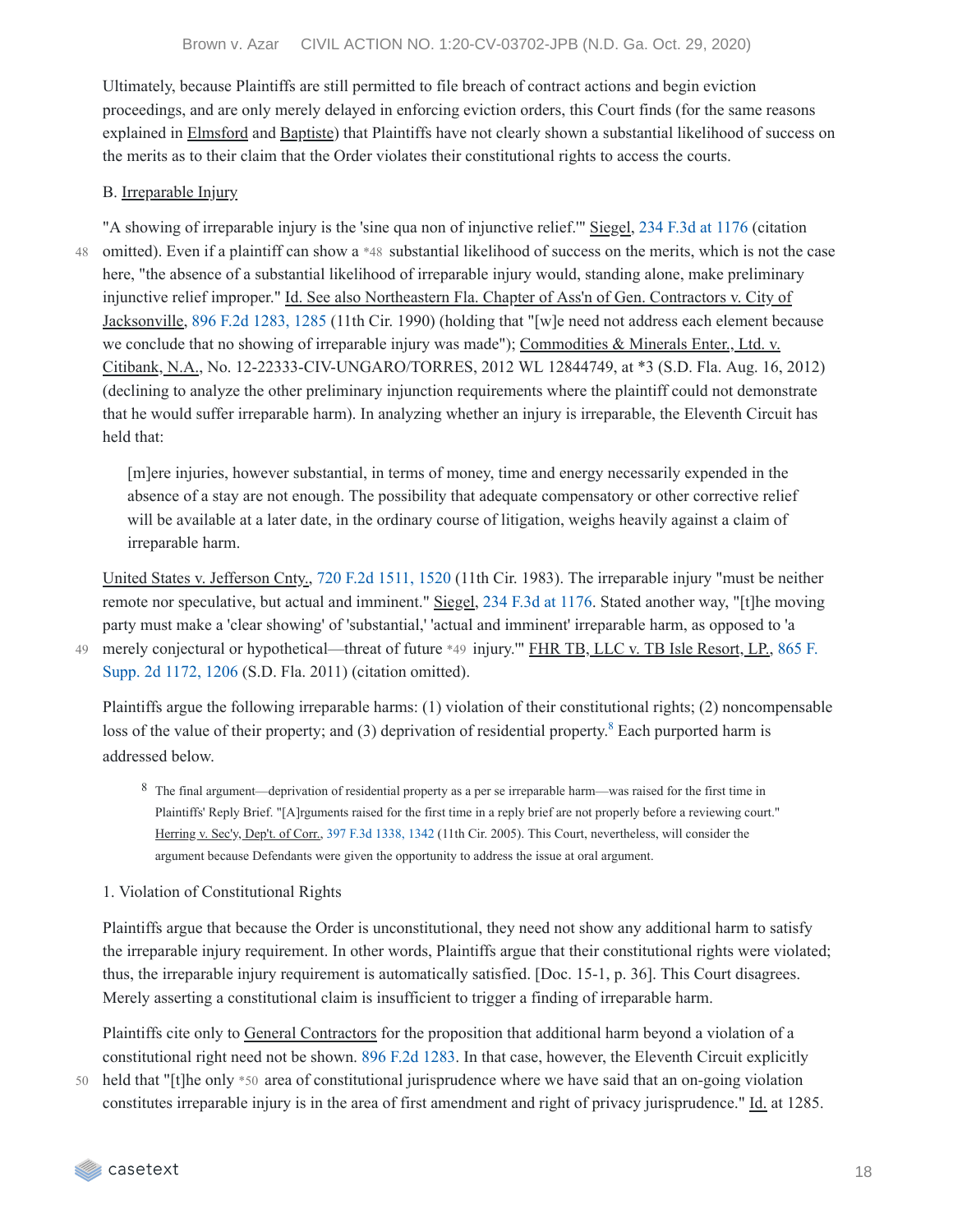The court further explained that "[t]he rationale behind these decisions was that chilled free speech and invasions of privacy, because of their intangible nature, could not be compensated for by monetary damages; in other words, plaintiffs could not be made whole." Id. This Court finds that the rationale for finding irreparable injury for certain constitutional violations does not apply in this case. This case involves neither free speech nor invasion of privacy. Furthermore, "the damage to [Plaintiffs] here is chiefly, if not completely, economic." Id. at 1286.

### 2. Noncompensable Loss of the Value of Property

Plaintiffs assert that the irreparable injury requirement is satisfied because they will never be able to recover economic damages that accrue while the Order is in place. Specifically, Plaintiffs assert that their tenants are insolvent, and thus any judgment obtained against them would be uncollectible. [Doc. 15-1, pp. 36-37]. Defendants, on the other hand, contend that Plaintiffs' fears that a judgment would not be collectible are "unsupported" and "speculative." [Doc. 22, p. 34].

This Court will begin its review of Plaintiffs' argument by analyzing United States v. Askins & Miller

Orthopaedics, P.A., a recent decision from the Eleventh \*51 Circuit squarely addressing, for the first time by the court, the issue of "whether the collectability of a future money judgment to cure an expected future injury matters." 924 F.3d [1348,](https://casetext.com/case/united-states-v-askins-miller-orthopaedics-pa-2#p1358) 1358 (11th Cir. 2019). In Askins, the defendants habitually failed to pay their federal employment taxes. Id. at 1351. As a result, the Internal Revenue Service ("IRS") asked the court for an injunction to protect it from the defendants' future non-payment of taxes—taxes that the IRS knew it would never be able to collect. Id. at 1358. 51

The evidence presented in Askins showed that the defendants failed to pay their employment taxes from 2010 until 2017. Id. at 1351. During this seven-year period, the IRS made numerous attempts to collect the debt, including conducting thirty-four meetings and entering into installment agreements with the defendants and warning them of further legal action. Id. at 1352. The IRS even served levies on multiple entities, but most responded by indicating that there were no funds available to cover the debt. Id. The IRS' collection efforts were made more difficult because the defendants unlawfully diverted their money to other accounts to avoid collection. Id.

In analyzing whether the IRS showed an irreparable harm, the court held that "'extraordinary circumstances,' including the likelihood that a defendant will never pay, [is] one way 'to give rise to the irreparable harm 52 necessary for a preliminary \*52 injunction." Id. at 1359 (citation omitted). In the court's opinion, the fact that the IRS was attempting to avoid future losses was important. Id. The court noted that as long as the defendants continued to accrue taxes, the IRS would continue to lose money, and this "sets the IRS apart from the position of other creditors (who can cut their losses by refusing to extend additional credit), and—crucially—means that the injunction sought is not simply an attempt to provide security for *past* debts." Id. The court highlighted that the proposed injunction "would staunch the flow of ongoing *future* losses." Id. Finding that irreparable harm was shown, the court stated that "[o]n these facts, the IRS's ability to sit on its hands until the defendants fail to pay their taxes (again) and only then bring an action for money damages does not qualify as an 'adequate' legal remedy." Id. at 1358. Ultimately, the court held that "the record amply demonstrates that, absent the requested injunction, the [IRS] will continue to suffer harm from [the defendants'] willful and continuing failure to comply with its employment tax obligations . . . and that, in all likelihood, the [IRS] will never recoup these losses." Id. at 1360.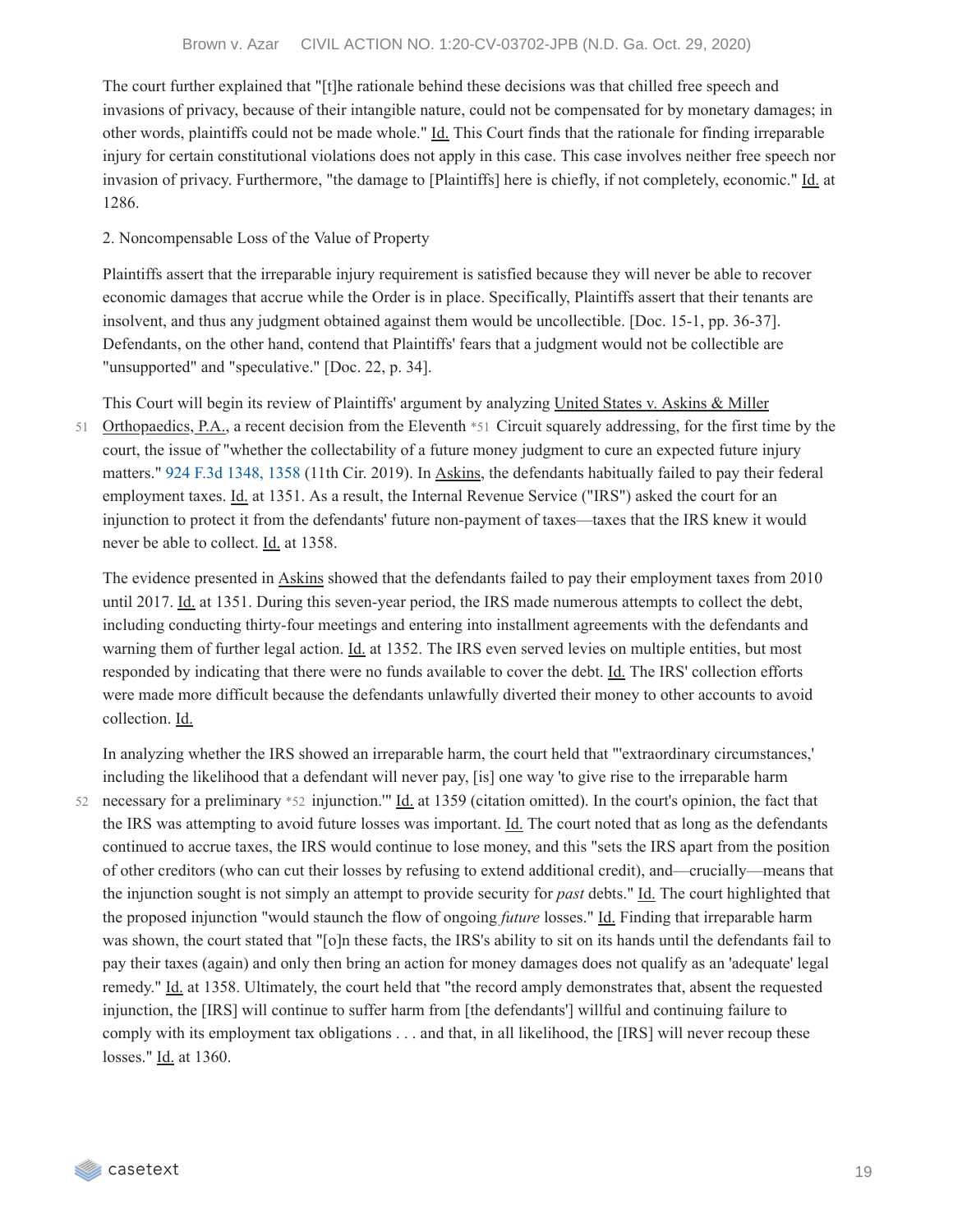Therefore, in order to determine whether Plaintiffs will be irreparably harmed, this Court must analyze, under Askins, whether Plaintiffs have clearly shown that, in all likelihood, they will never recoup the losses that occur

53 while the Order is in place. The instant case presents some similarities to  $\underline{Askins}$  but also \*53 some important differences. As to the similarities, Plaintiffs in this case are not seeking an injunction to ensure collection of a previous debt owed, but they are seeking injunctive relief to protect against future losses—the non-payment of rent during the time the Order is in place. Like the IRS, Plaintiffs are not permitted to cut their losses, and so in that sense, Plaintiffs are involuntary creditors. In other words, Plaintiffs are not, of their own volition, extending additional credit to their tenants but are instead forced to allow the tenants to stay in the homes without payment.

Unlike Askins, where the IRS fully supported, with extensive evidence, its claim that a future judgment would not be collectible, Plaintiffs put very little evidence before this Court. Specifically, the IRS in Askins presented evidence explaining the efforts they had undertaken to ensure that they received payment, including, but not limited to, making phone calls, conducting in-person meetings, entering into repayment plans and levying the defendants' assets. Significantly, the IRS was able to show that despite the collection efforts, it did not appear that the defendants would be able to satisfy the debts. Moreover, the levies did not produce sufficient funds to satisfy the debts owed. Here, however, Plaintiffs have not presented any evidence regarding collection measures that they have taken to ensure that the rent is paid or whether a legal tool, such as a levy or

54

garnishment, \*54 would be unsuccessful in the event a judgment is entered at a later time. Plaintiffs have also presented no evidence that their tenants, like the defendants in Askins, would unlawfully divert funds to avoid the payment of a judgment.

Another difference from Askins is the history of non-payment. The record in Askins showed that the defendants habitually failed to pay their taxes for a period of seven years and would likely, in the opinion of the court, continue not to pay for years to come. In this case, the tenants' failures to pay are not nearly as extreme or pervasive. Plaintiff Brown stated that his tenant has made no payments for several months. [Doc. 18-2, p. 2]. Plaintiff Rondeau provided that his tenant has not paid any rent since July 6, 2020. [Doc. 18-3, p. 1]. Similarly, Plaintiff Krauz' tenant fell behind on rent in July 2020. [Doc. 18-4, p. 1]. Lastly, Plaintiff Jones explained that her tenant is four months behind on rent. [Doc. 18-5, pp. 1-2]. It is much easier for a court to conclude that a debtor who has not paid for seven years will not pay in the future than it is for a court to conclude that a debtor who has recently stopped paying will continue the history of non-payment indefinitely, especially when the Order expires in only two months.

Plaintiffs' evidence that they will never be able to collect a future judgment is slight. When asked during oral argument what evidence supports Plaintiffs' conclusion that their tenants are insolvent, Plaintiffs' counsel

55 pointed to conditions  $*55$  three and four of the tenants' declarations<sup>[9](https://casetext.com/_print/doc/brown-v-azar?_printIncludeHighlights=false&_printIncludeKeyPassages=false&_printIsTwoColumn=undefined#N197862)</sup> and to the tenants' failure to pay rent. [Doc. 47, pp. 8-10]. He explained that condition three requires that the tenants swear that they are unable to pay the full amount of rent due to a substantial loss of household income, loss of compensable hours of work or extraordinary out-of-pocket medical expenses and that condition four requires the tenants to swear that they are using their best efforts to make timely partial payments. Id.; see Temporary Halt in Residential Evictions to Prevent the Further Spread of COVID-19, 85 Fed. Reg. at 55,293. Plaintiffs' counsel then concluded that because the tenants are currently not paying their rent, the circumstances show that they are insolvent or judgment proof.<sup>[10](https://casetext.com/_print/doc/brown-v-azar?_printIncludeHighlights=false&_printIncludeKeyPassages=false&_printIsTwoColumn=undefined#N197873)</sup> [Doc. 47, pp. 8-10]. Plaintiffs presented no additional evidence regarding the tenants' insolvency.

9 Only two tenants provided declarations to their landlords.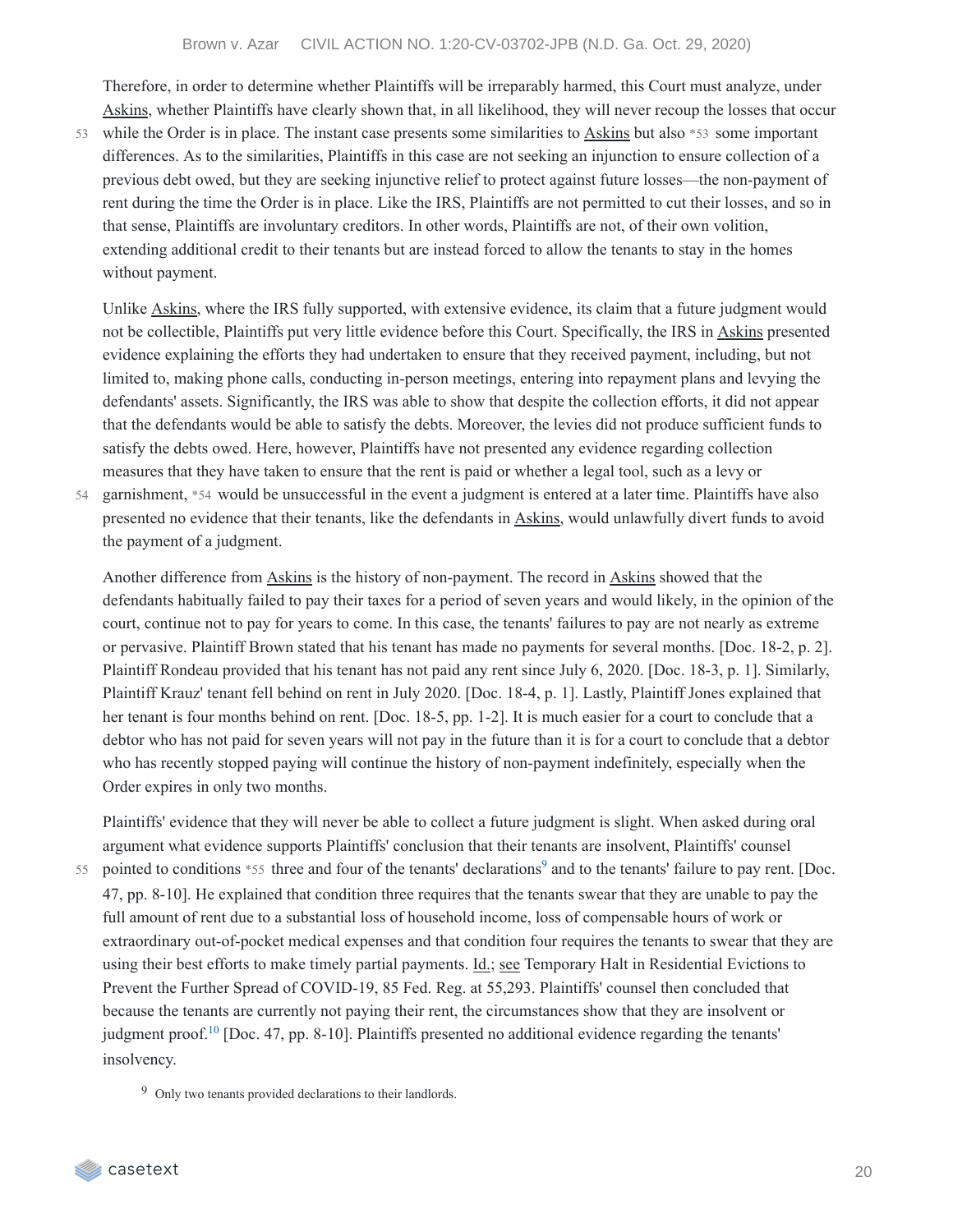10 Insolvency, as defined by Black's Law Dictionary, means "[t]he condition of being unable to pay debts as they fall due or in the usual course of business." Insolvency, Black's Law Dictionary (11th ed. 2019). In the context of Plaintiffs' argument, however, Plaintiffs seem to use the term insolvent to encompass not only the inability to pay debts that are owed, but also the inability to ever collect on those debts.

56

This limited evidence is not enough for this Court to find that, in all likelihood, Plaintiffs' tenants will not pay rent in the future and are judgment proof. While it is undisputed that the tenants are currently delinquent on their rent, this Court does not know, for example, the occupation of any of the tenants, \*56 whether they are employed or unemployed (and, if unemployed, their prospect for reemployment), whether they are (or have been) sick, whether they have money in the bank, whether they qualify for some type of government assistance, whether they could obtain a loan to cover their rent or the nature of their credit histories. All of these things either affect a tenant's ability to pay or demonstrate his likelihood to pay future rent or a judgment. Plaintiffs also did not detail the efforts they have undertaken to collect the rent that is due or measures they will take once the Order is lifted.

Plaintiffs' lack of evidence precludes a finding of irreparable harm because it is the plaintiff who bears the burden to show a significant threat of irreparable harm, and a plaintiff cannot merely rely on remote or speculative injuries. Ruffin v. Great Dane Trailers, 969 F.2d [989,](https://casetext.com/case/ruffin-v-great-dane-trailers#p995) 995 (11th Cir. 1992). This Court finds that although the tenants may not currently be able to afford their rent due to a substantial loss of household income, loss of compensable hours of work or extraordinary out-of-pocket medical expenses, Plaintiffs have not shown that they will likely never be able to collect a judgment. Here, Plaintiffs have failed to disprove that there is a real possibility that "adequate compensatory or other corrective relief will be available" to them later, in the ordinary course of litigation. Jefferson Cnty., 720 F.2d at [1520](https://casetext.com/case/united-states-v-jefferson-county-2#p1520). That alone "weighs heavily against a claim of

57 \*57 irreparable harm." Id. Without more evidence concerning Plaintiffs' tenants' ability to pay rent or a future judgment, this Court finds that Plaintiffs' conclusory arguments that their tenants will never pay is "too nebulous and speculative" to meet Plaintiffs' burden of establishing irreparable harm. FHR TB, 865 F. Supp. 2d at 1213-14 (rejecting as [unsupported](https://casetext.com/case/fhr-tb-llc-v-tb-isle-resort-lp#p1213) by the evidence the plaintiffs' concerns that the defendant might not have the assets to satisfy a money damages judgment); see also HAPCO v. City of Philadelphia, No. 20-3300, 2020 WL 5095496, at \*16-18 (E.D. Pa. Aug. 27, 2020) (finding no irreparable harm suffered from a COVID-19 eviction moratorium where the plaintiffs did nothing more than speculate that the "obvious result of a landlord's inability to immediately collect all payments owed under the lease [would] lead to foreclosure"); Amato v. Elicker, No. 3:20-cv-464 (MPS), 2020 WL [2542788,](https://casetext.com/case/amato-v-elicker#p6) at \*6 (D. Conn. May 19, 2020) (finding no irreparable harm where the plaintiffs only speculated that their business would be forced to permanently shut down as a result of a COVID-19 restriction).

Two other considerations bolster this Court's view that Plaintiffs have not clearly shown an irreparable injury. First, the Order has protections for the landlords. Specifically, landlords are not precluded from charging or collecting fees, penalties or interest as a result of the failure to pay rent on a timely basis. Temporary Halt in Residential Evictions to Prevent the Further Spread of COVID- \*58 19, 85 Fed. Reg. at 55,292. Landlords can

also continue to seek arrears and tenants are required to make partial payments when able. Id. at 55,293.

58

Second, it is conceivable that the passage of time alone may repair Plaintiffs' injuries if either Plaintiffs' tenants or Plaintiffs themselves obtain government assistance. In particular, the tenants may obtain rental assistance from the federal government or receive a disbursement of unemployment benefits. [Doc. 33-1, p. 7]. And, Plaintiffs may obtain funds pursuant to the Coronavirus Aid, Relief, and Economic Security (CARES) Act (Pub. L. 116-136), which aids individuals and businesses adversely affected by COVID-19. [11](https://casetext.com/_print/doc/brown-v-azar?_printIncludeHighlights=false&_printIncludeKeyPassages=false&_printIsTwoColumn=undefined#N197923)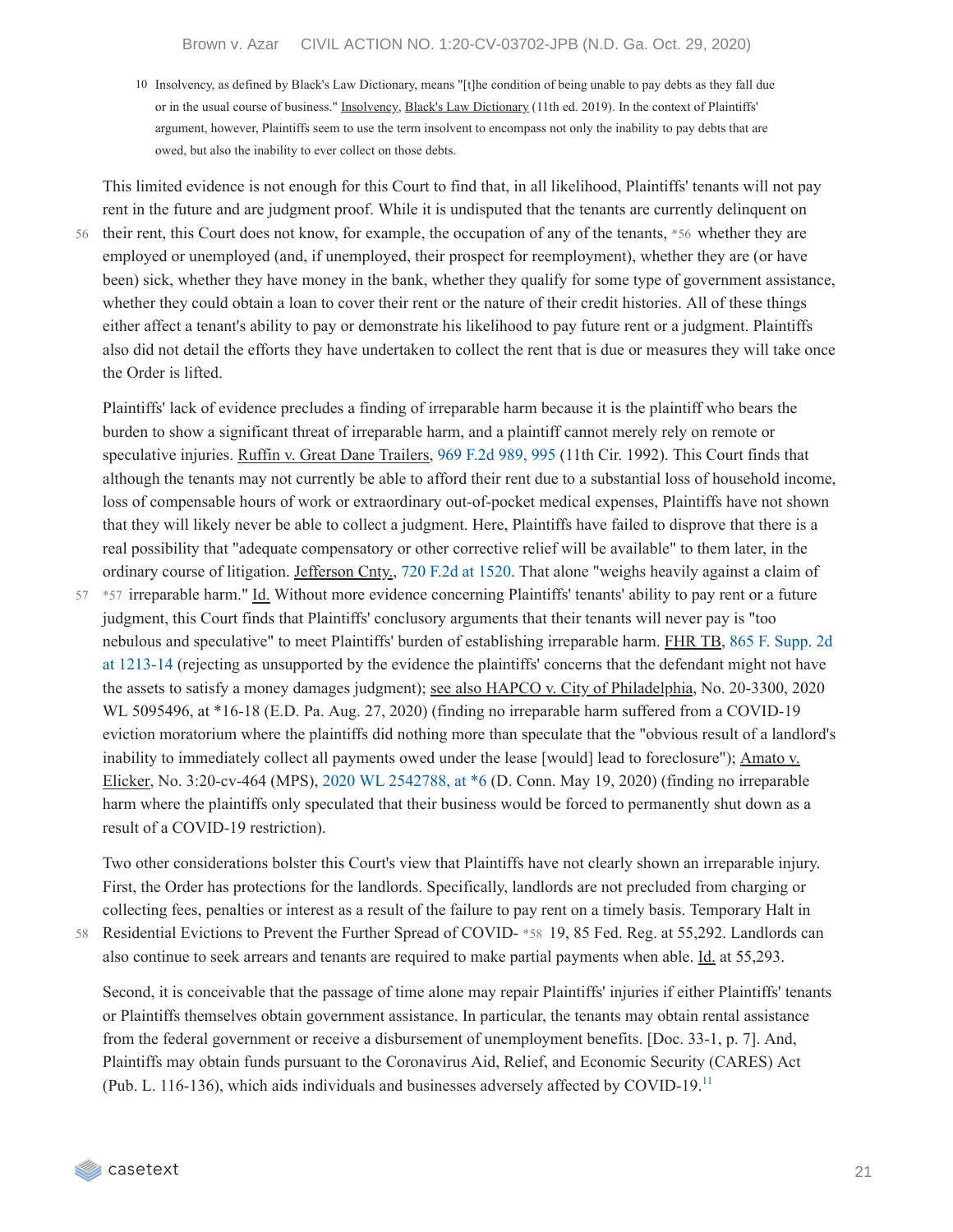11 Plaintiffs' counsel stated during oral argument that while none of the individual plaintiffs had received government assistance, some of the members of Plaintiff NAA may have applied for assistance under the CARES Act. [Doc. 47, pp. 39-40]. See HAPCO, 2020 WL 5095496, at \*17 (discussing numerous programs available to landlords).

The above finding that Plaintiffs have failed to present enough evidence to show an irreparable harm is not meant to discount the fact that Plaintiffs are currently being harmed. Because of the Order, Plaintiffs are forced to provide housing to non-paying tenants. Not only are they harmed from the tenants' failure to pay rent and other fees, Plaintiffs must also pay monthly maintenance costs and endure damage to their property from wear and tear, and they have lost the  $*59$  opportunity to rent their properties at fair market value.<sup>[12](https://casetext.com/_print/doc/brown-v-azar?_printIncludeHighlights=false&_printIncludeKeyPassages=false&_printIsTwoColumn=undefined#N197934)</sup> [Doc. 18, p. 9]. While these harms are both concerning and significant to the Court, Plaintiffs simply have not met their burden to make a clear showing that their injury is noncompensable, and thus irreparable.

59

3. Deprivation of Residential Property

Plaintiffs assert that they have been wrongly deprived of access to their unique property and have thus been irreparably harmed because "courts across the country have recognized that being deprived of residential property is a *per se* irreparable injury." [Doc. 38-1, pp. 11-12]. None of the cases cited by Plaintiffs, however, compel a categorical finding that Plaintiffs have suffered an irreparable harm. Plaintiffs' cases are inapposite because all involve permanent deprivation or destruction of property. For instance, in one of the cases, if an injunction did not issue, the moving party would have been forced to sell the subject property—a church. Third Church of Christ, Scientist v. City of New York, 617 F. [Supp.](https://casetext.com/case/third-church-of-christ-v-city-of-new-york-2#p215) 2d 201, 215 (S.D.N.Y. 2008). In another case, the moving party would have been forced to sell the family farm. Watson v. Perdue, 410 F. [Supp.](https://casetext.com/case/watson-v-perdue#p131) 3d 122, 131 (D.C. \*60 Cir. 2019). In that case, the court noted that "losing a family farm is more than just an economic loss. It involves the loss of generations of family history, sweat-equity, and memories." Id.

60

61

After review, this Court is unpersuaded that the "loss of real property, without some other unique factor attributed to the property, is a per se irreparable injury." Muck Miami, LLC v. United States, No. 14-24870- Civ-COOKE/TORRES, 2015 WL 12533140, at \*3 (S.D. Fla. Feb. 13, 2015). "As it pertains to real estate, an 'irreparable injury is suffered when one is wrongfully ejected from his home.'" Id. at \*4 (citation omitted). That situation is not alleged here. Each of the individual plaintiffs provided an affidavit showing that they owned property that they leased to tenants. There is no evidence before the Court that any of the individual plaintiffs reside in the properties or are in danger of losing those properties. In the situation alleged here, where the residential property is used as a rental property, Plaintiffs have not clearly shown that monetary damages will not afford adequate relief.

As explained above, Plaintiffs raise three possible irreparable injuries. After considering those alleged injuries, this Court finds that Plaintiffs have not met their burden to clearly show an irreparable injury. Solely on this ground, this Court finds injunctive relief improper, even if Plaintiffs were able to satisfy any \*61 of the other prerequisites. See Siegal, 234 F.3d at [1176](https://casetext.com/case/siegel-v-lepore-2#p1176) (finding that the absence of a substantial likelihood of an irreparable injury, standing alone, prohibits preliminary injunctive relief).

C. The Threatened Injury and the Harm the Preliminary Injunction Would Cause to the Non-Movant and the Public Interest

<sup>12</sup> Robert Pinnegar, who is the CEO of Plaintiff NAA, explained in his affidavit that "the vast majority of rental housing in the United States is owned by small investors who use the rental income to supplement retirement plans and social security payments" and that the rental income is "disappearing." [Doc. 18-6, p. 2].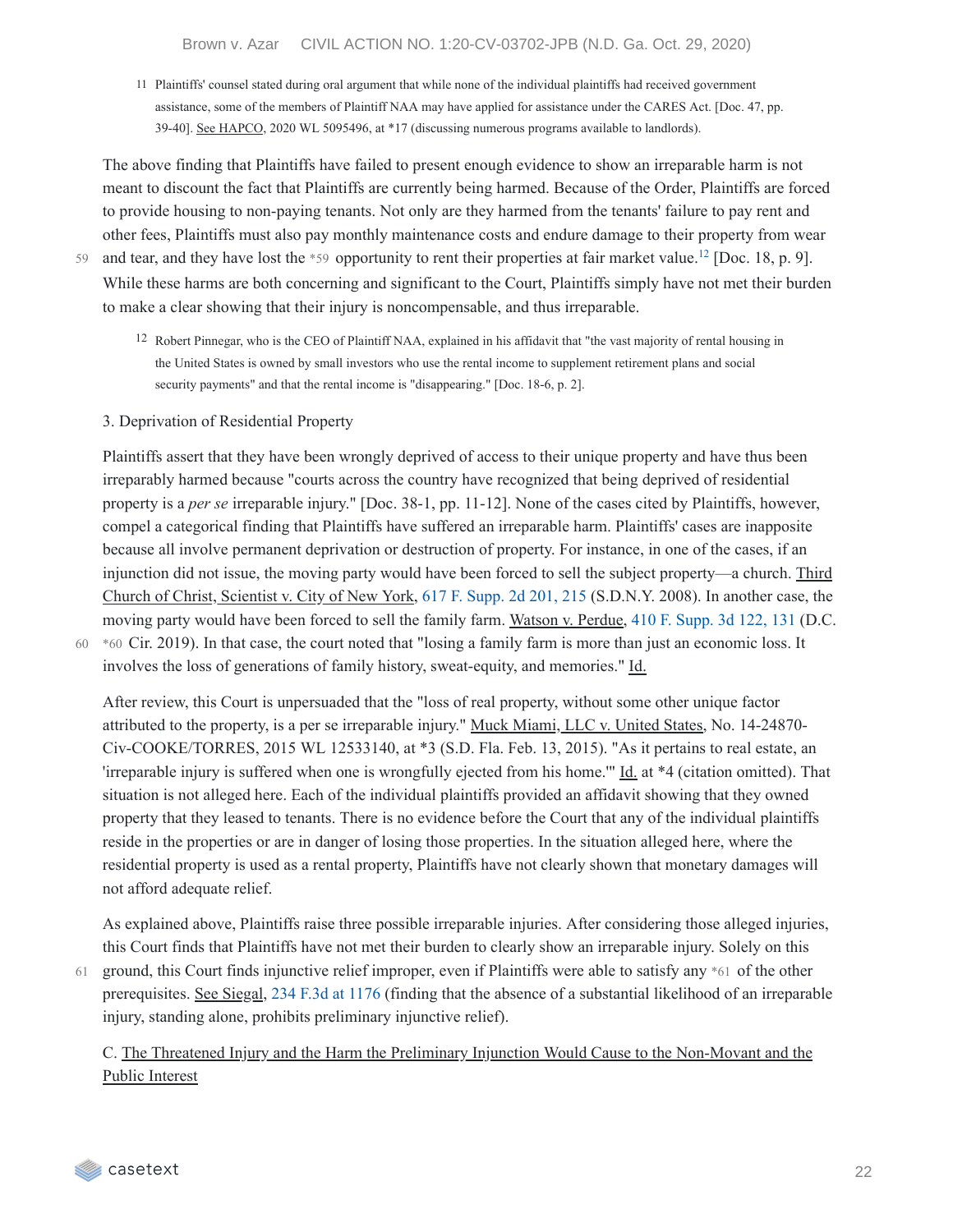This Court will analyze the final two factors together: harm to the opposing party and the public interest. " [W]here the government is the party opposing the preliminary injunction, its interest and harm merge with the public interest." Swain v. Junior, 958 F.3d [1081,](https://casetext.com/case/swain-v-junior-2#p1091) 1091 (11th Cir. 2020). Thus, the Court proceeds with analyzing whether the threatened injury to Plaintiffs outweighs the harm that the preliminary injunction would cause Defendants and the public.

Plaintiffs devote very little time to analyzing whether their threatened injury outweighs the harm that the preliminary injunction would cause Defendants and the public. This is important because it is Plaintiffs who bear the burden of clearly showing that the threatened injury outweighs the harm an injunction might cause. Plaintiffs contend that the balance of equities weighs heavily in their favor because a strong public interest exists that constitutional rights are not violated. [Doc. 15-1, p. 38]. This Court has already explained, however,

 $62$  that Plaintiffs have not clearly shown a substantial likelihood of success  $*62$  on the merits as to their claims that their constitutional rights are violated. See discussion infra Part II.A.3. Plaintiffs further contend that the CDC has "no evidence, much less any convincing argument, that its Order has *any* effect on the pandemic or would prevent even a single infection." [Doc. 45, p. 25]. This argument has also already been addressed, and rejected, by the Court. See discussion infra Part II.A.2.i-ii.

In evaluating whether the threatened injury of various state-mandated COVID-19 restrictions would outweigh the damage to the public's interest if they were overturned, federal courts across the country have routinely concluded that undoing orders deemed necessary by public health officials and experts to contain a contagious and fast-spreading disease would result in comparatively more severe injury to the community. For example, while the Sixth Circuit acknowledged in League of Independent Fitness Facilities & Trainers, Inc. v. Whitmer that "[s]haping the precise contours of public health measures entails some difficult line-drawing" and that the plaintiffs bore "the very real risk of losing their businesses," it ultimately granted an emergency stay of a lower court decision that had invalidated a COVID-19 executive order. 814 F. App'x 125, 129-30 (6th Cir. 2020). The court reasoned that "the Governor's interest in combatting COVID-19 \*63 [was] at least equally significant," 63 where "the disease hald] infected thousands of [residents], and it hald] shown the potential to infect many more." Id.

Likewise, in Roman Catholic Diocese v. Cuomo, the court emphasized that its refusal to issue an injunction was not intended "to downplay the seriousness of [the] [plaintiff's] constitutional harm,  $^{13}$  $^{13}$  $^{13}$  which [was] unlikely to be remedied" and explained that, rather, improperly enjoining an order designed "to contain a deadly and highly contagious disease" could lead to "avoidable death on a massive scale." No. 20-cv-4844, 2020 WL 6120167, at \*11 (E.D.N.Y. Oct. 16, 2020). See also Auracle Homes, LLC v. Lamont, No. [3:20-cv-00829,](https://casetext.com/case/roman-catholic-diocese-of-brooklyn-v-cuomo#p11) 2020 WL 4558682, at \*21 (D. Conn. Aug. 7, 2020) (finding that "the balance of the equities and the public interest favor[ed] denying a preliminary injunction" that would block an eviction moratorium entered to address the COVID-19 pandemic); TJM 64, Inc. v. Harris, No. 2:20-cv-02498, 2020 WL [4352756,](https://casetext.com/case/tjm-64-inc-v-shelby-cnty-mayor#p8) at \*8 (W.D. Tenn. July 29, 2020) (determining that an injunction reversing a restriction on the operation of gyms would be contrary to the public interest because "[p]reventing [the] [d]efendants from enforcing the [o]rder would present a risk of serious public harm and foster the continued spread [of the] COVID-19 virus"); World Gym, Inc. v. Baker, No.

20-cv-11162, 2020 WL [4274557,](https://casetext.com/case/world-gym-inc-v-baker#p5) at \*5 (D. Mass. July 24, 2020) (finding that the \*64 public interest outweighed the plaintiffs' threatened economic loss because the respective orders were necessary to combat a "devastating" "global health crisis" that had taken numerous lives); Xponential Fitness v. Arizona, No. cv-20- 01310, 2020 WL 3971908, at \*11 (D. Ariz. July 14, 2020) (deciding that "the public's interest in controlling the spread of COVID-19 outweigh[ed] its interest in preventing the constitutional violations alleged" and declining to issue an injunction because "otherwise avoidable human suffering" would result). 64